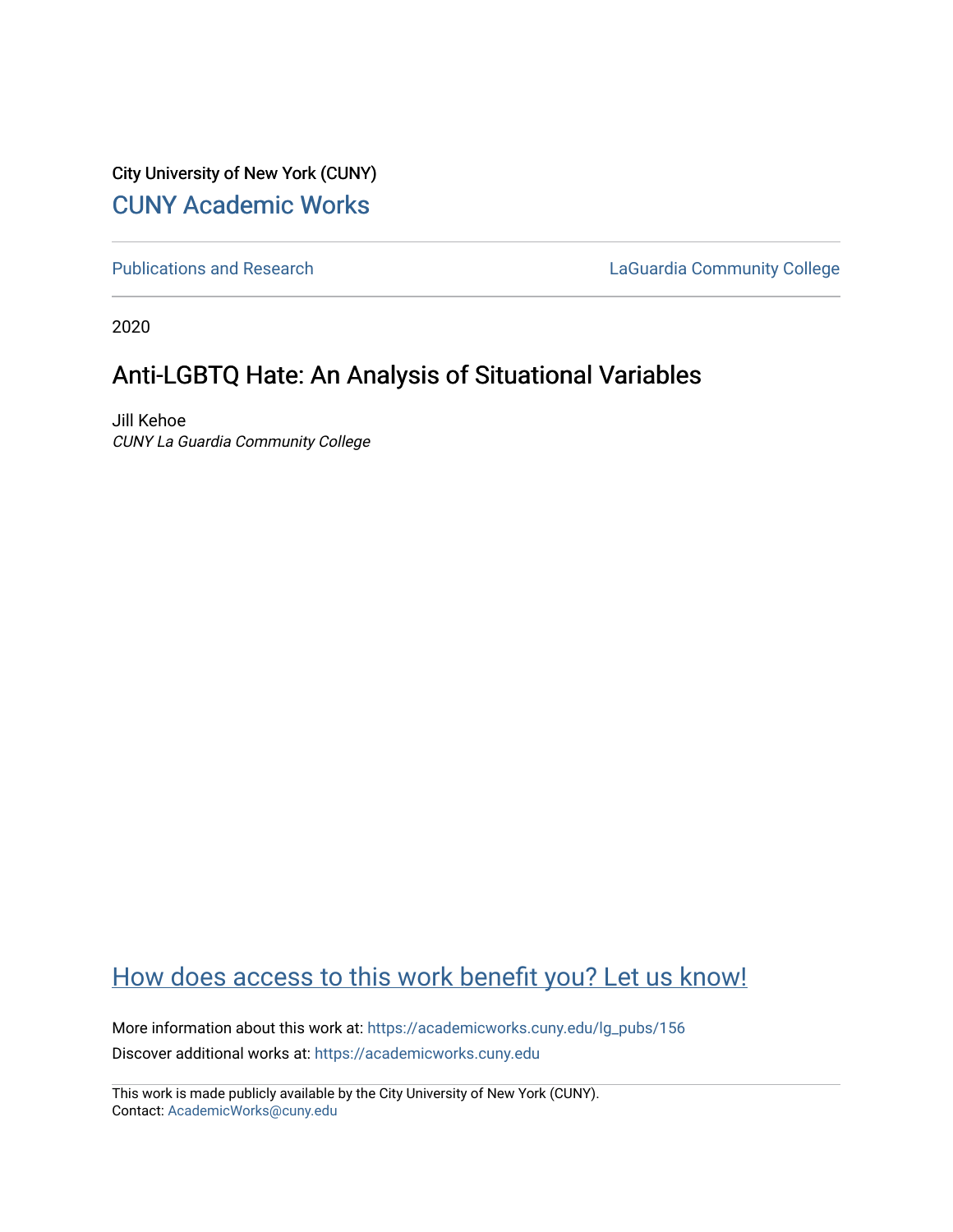

# **RESEARCH**

# Anti-LGBTQ Hate: An Analysis of Situational Variables

# Jill Kehoe

LaGuardia Community College, City University of New York, US [jkehoe@lagcc.cuny.edu](mailto:jkehoe@lagcc.cuny.edu)

The current study aimed to augment the scant body of literature on anti-LGBTQ hate by providing an in-depth examination of anti-LGBTQ hate incident situational characteristics including offender substance use, number of offenders, crime location, and victim-offender relationship. Analysis of situational dynamic variables provided support for the notion that anti-LGBTQ hate is a distinct type of criminal incident. Significantly increased levels of offender substance use, crimes perpetrated by multiple offenders, crimes perpetrated by acquaintances, and crimes taking place in open spaces substantiates the theory that anti-LGBTQ hate is qualitatively unique, typified by different characteristics than other forms of crime. The data in this study also supports that anti-LGBTQ hate is not a homogenous phenomenon. Significant numbers of anti-LGBTQ hate incidents committed by known offenders including friends, family, and intimates, and crimes committed in private locations such as residences suggest that multiple dynamic processes may underlie this type of crime.

**Keywords:** Hate Crime; Anti-LGBTQ; Homophobia; Transphobia; Comparative analysis

#### **Introduction**

Violence against lesbian, gay, bisexual, transgender, and queer (LGBTQ) individuals is not a new phenomenon, with researchers dating anti-LGBTQ hate violence back to the Middle Ages (Boswell, 1980). Currently, bias-motivated violence against LGBTQ individuals is one of the fastest growing forms of hate violence in the United States (Chibbaro, 2019; Fitzsimons, 2019; Herek, 2017). Potok (2010) found that LGBTQ individuals are 2.4 times more likely to be the victim of a hate crime than Jews, 2.6 times more likely than Blacks, 4.4 times more likely than Muslims, 13.8 times more likely than Latinos, and 41.5 times more likely than whites. Echoing Potok's conclusions, Park and Mykhyalyshyn (2016) found the LGBT people were the most likely minority group to be targeted for hate crimes in 2014. Despite these alarming statistics, substantial attention has not been applied to research on the phenomenon of sexual orientation and gender identity bias hate crime (Perry, 2009). As hate crimes motivated by racial bias historically represent over half of the annual total of hate crimes, criminological research has generally focused on this form of bias crime (Perry, 2001). While racially based bias crime has amassed a substantial body of criminological literature, it is unwise to assume that findings regarding this form of prejudice carry over to other bias motivations (Gruenewald & Allison, 2018; Perry, 2001).

The long-standing deficiency of empirical research on anti-LGBTQ hate has restricted efforts to develop a sound theoretical foundation (Perry, 2009). However, in recent years a basic theoretical framework of hate crime has emerged (Perry & Scrivens, 2017). Hate crimes against the LGBTQ community in the United States are best understood by examining both the heterosexist culture context in which they occur and the psychological context of those who perpetrate them (Herek, 1990). From a cultural perspective, anti-LGBTQ hate crimes can be viewed as radical extensions of common American heterosexism and its bearing on quests to prove heterosexuality (Herek, 1990). Heterosexist views grounded in American history and continued by modern social institutions promote the stigmatization of nonheterosexual behavior regarding gender and sexuality and encourage the need to establish a socially observed heterosexual identity (Ehrlich, 1990; Herek, 1990). From an individual perspective, attitudes of heterosexism and homophobia serve distinct psychological and social functions. Attacking a homosexual allows the perpetrator to establish his own gender identity by exhibiting his own masculinity and by displaying the subordinate or inappropriate masculinity of his homosexual victim (Messerschmidt, 2012). Gender and sexuality are not simply predetermined features of the self, but something that must be demonstrated. Heterosexuals are under intense pressure to "do" gender, to define their heterosexuality and reestablish their heterosexual identity in various situations and conditions. Gender and sexuality are essentially ongoing accomplishments that must be consciously pursued and demonstrated in the public sphere (Messerschmidt, 2012; West & Zimmerman, 1987). Consequently, many individuals,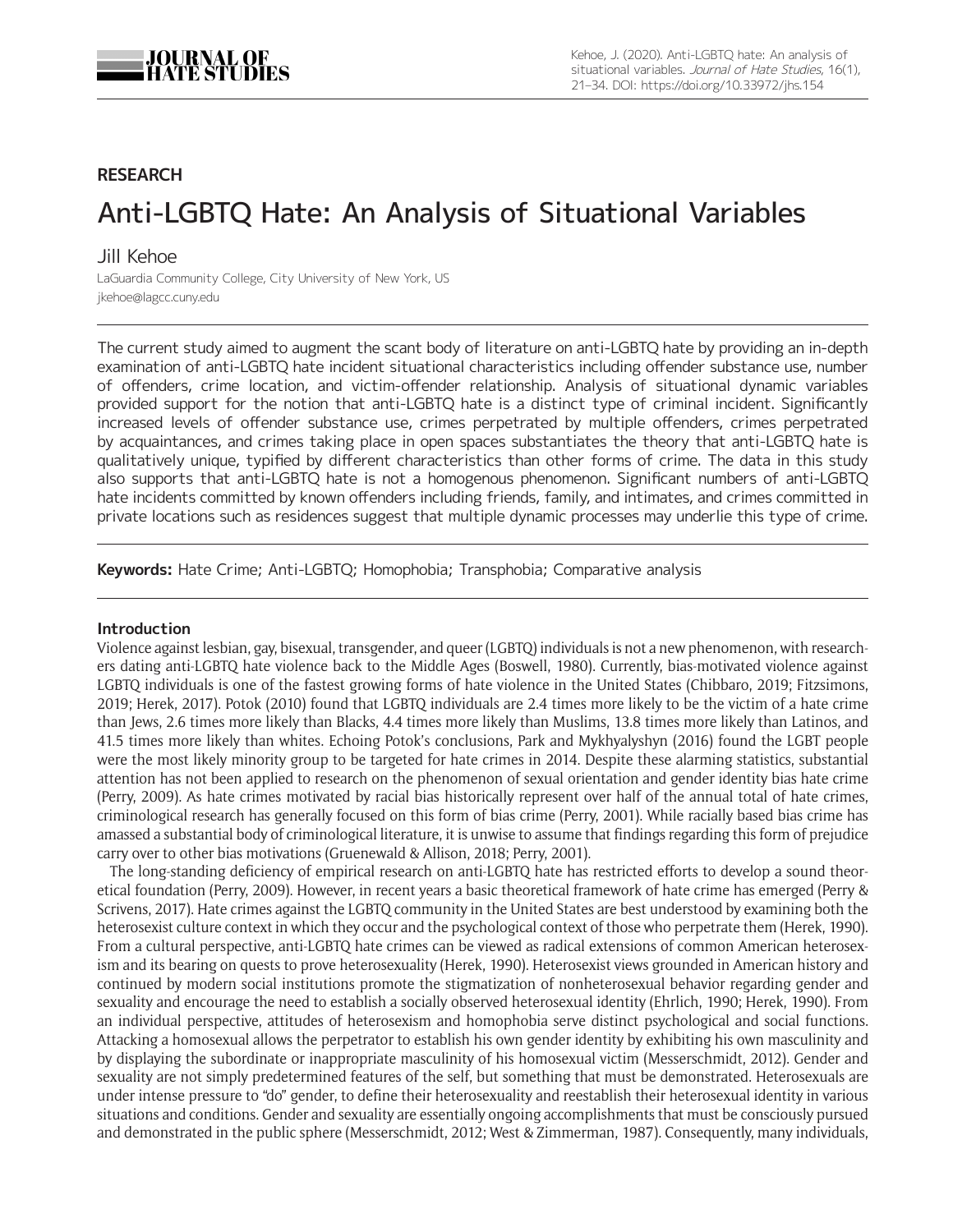especially young men, feel compelled to publically display their heterosexuality by adhering to heterosexist gender roles and norms of sexuality and/or expressing disapproval for alternative gender and sexual identities (Herek, 1986, Schrock & Schwalbe, 2009).

Attacking a homosexual allows the perpetrator to establish his own gender identity by exhibiting his own masculinity and by displaying the subordinate or inappropriate masculinity of his homosexual victim. Anti-LGBTQ hate crimes and acts of violence are theorized to be mechanisms for constructing masculinity as they allow for an individual to establish himself as an idealized heterosexual male while subjugating other subordinate forms of masculinity (Messerschmidt, 2012; Perry, 2001). Theoretically, perpetrators of anti-LGBTQ simultaneously seek to visually communicate their prejudice, punish perceived violators of traditional notions of sexual orientation and gender identity, and establish themselves as belonging to acceptable social categories of heterosexual and cisgendered individuals. Perpetrators of anti-LGBTQ hate simultaneously seek to visually communicate their prejudice, punish perceived violators of traditional notions of sexual orientation and gender identity, and establish themselves as belonging to acceptable social categories of heterosexual and cisgendered individuals (Messerschmidt, 1993; Perry, 2001; Schrock & Schwalbe, 2009; West & Zimmerman, 1987).

#### **Offender Substance Use**

The role of alcohol in facilitating violent and criminal behavior has been well established. Alcohol is often cited as a factor contributing to cognitive, physiological, and emotional changes that increase the probability of aggression (Bushman & Cooper, 1990). As hate crime is a type of aggression, it too has been associated with alcohol use. Several works of empirical research have asserted that perpetrators of hate crime frequently consumed alcohol prior to attacks (Aronowitz, 1994; Bowling, 1994; Comstock, 1991; Dunbar, 2003; Hamm, 1993; Levin and McDevitt, 1993; Messner, McHugh, & Felson, 2004; Stacey, 2011). The link between alcohol use and aggression suggests that perpetrators of hate violence are likely to consume alcohol prior to the incident.

Independent of the link between alcohol and aggression, alcohol may also incite anti-LGBTQ hate due to an association between drinking alcohol and masculinity. "Alcohol consumption factors into the equation because such behavior is practically universally associated with being a man or achieving manhood…Males equate drinking with masculinity and, perhaps, more importantly, this male bonding exercise is often laced with violence" (Bufkin, 1999, p. 166). From Dyck's (1980) barroom scrapping to Vigil's (1998) gang members drinking to get loco to Hamm's (1993) drinking beer and going berserk, excessive drinking, manliness, and violence are inextricably linked. Drinking is a key element in the construction of masculinity, an element that facilitates not just aggression, but "higher levels of sexual prejudice and masculine gender role stress" (Parrott, Gallagher, Vincent, & Bakerman, 2010, p. 520). The association between alcohol consumption, aggression, and masculinity appears to predict an increased proportion of anti-LGBTQ hate offenders that consume alcohol prior to the commission of the incident.

#### **Number of Offenders**

Similar to other types of group-perpetrated violence, group-perpetrated hate crime has parallel advantages, namely dilution of blame, endorsement of prejudicial attitudes, anonymity, and a lower risk of counterattack (Gruenewald & Allison, 2018). Summed up by Levin and McDevitt (1993),

The hatemongers who instigate an altercation believe that they are less likely to be hurt in a group because they have their friends to protect them. The group also grants a certain degree of anonymity. If everyone participated, then no one person can easily be singled out as bearing primary responsibility for the attack. Because they share it, the blame is diluted. Finally, the group gives its members a dose of psychological support for their blatant bigotry. (p. 17)

These psychological and physical advantages of general crime group offending are likely analogous to hate crime group offending.

In addition to the aforementioned advantages, the theoretical underpinnings of hate violence motivation suggest another possible reason for group offending. Demonstration of hegemonic masculinity in the presence of others is key to establishing an identity that is viewed as in line with sociocultural normative expectations (Gruenewald & Allison, 2018). "To the extent that members of society know their actions are accountable, they will design their actions in relation to how they might be seen and described by others" (West & Fenstermaker, 1995, p. 25). An individual's commitment to traditional notions of gender is ideally perceived by others and deserving of positive feedback. As such, "bias offending provides an opportunity for a collective of predominantly males to accomplish hegemonic masculinity…[in which] recognition and membership in that group are enhanced when the Other is attacked" (Bufkin, 1999, p. 163). If an act of hate is not perceived by others, it does nothing to further the perpetrator's outward hegemonic appearance. Furthermore, the decreased likelihood of a counterattack by the victim in a group-perpetrated attack minimizes the potential for an offender to fail, look weak, or lose the fight (Bufkin, 1999) As group-perpetrated hate crime provides the advantages associated with general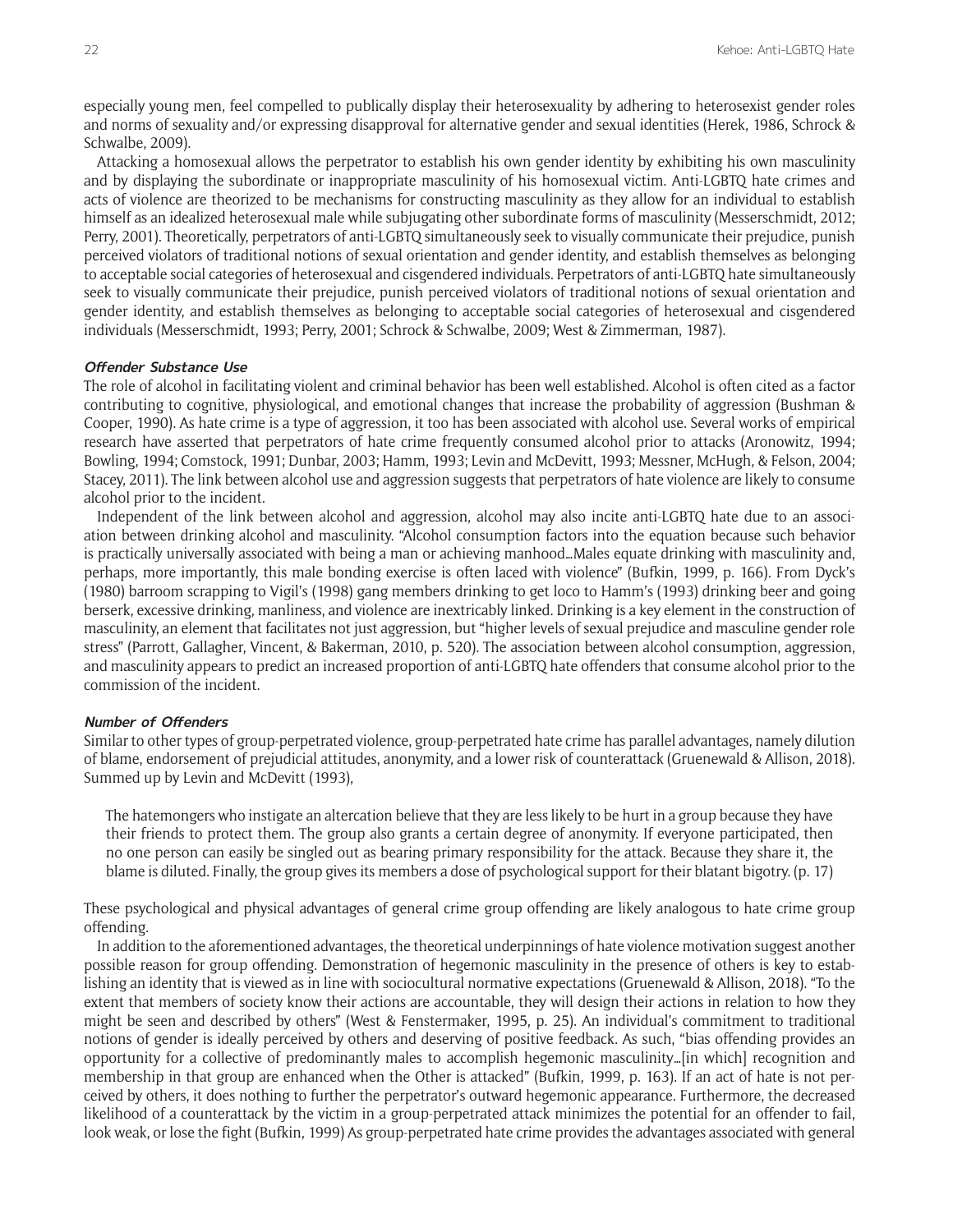crime as well as an increased guarantee of establishing hegemonic masculinity, theory predicts more co-offending amongst hate crime and anti-LGBTQ hate crime offenders.

#### **Crime Location**

Hate crime, just like general crime, can occur anywhere including home, work, school, and public places. Some hate crime researchers argue that hate crime is most likely occur in the course of routine daily life. "Generally speaking there is no particular place that can be categorized as constituting the typical location for hate crimes…since they tend to occur in many different locations" (Bleich, 2008, p. 48). On the other hand, other researchers suggest that hate crimes may occur more often in public spaces for three distinct reasons. First, hate crimes are more likely than non-bias crimes to be perpetrated by unknown assailants and, therefore, more likely to take place outside the home where strangers interact (Berk, Boyd, & Hamner, 1992; Messner, McHugh, & Felson, 2004; Stacey, 2011). Second, hate crimes, in part, serve to send a message to a minority community that they are of inferior value. Hate crime "is not only to subordinate the victim, but also subdue his or her community, to intimidate a group of people" (Perry, 2001, p. 10). Spreading an ideology of hate is better achieved when there is an audience, in addition to the victim, to hear the message. Third, Comstock (1991) asserted that public locations that were "gay identified" such as lesbian or gay bars, discos, or bathhouses were common sites for an anti-LGBTQ hate crime because victims could more easily be identified as belonging to the LGBTQ community. These theories predict that hate crime is more likely to occur in public locations than general crime.

In recent literature, researchers attempted to disaggregate the motivations behind hate crime. In the examination of anti-LGBTQ hate murder, Kelley and Gruenewald (2015) and Tomsen (2009) argued that while each attack involved the perpetrator's attempt to establish masculinity, two different scenarios were likely. The first anti-LGBTQ hate murder scenario involved predatory attacks, lacking victim provocation. These incidents, similar to the public bias attacks described above by Berk, Boyd, Hamner (1992), Perry (2001), and Stacey (2011), were either carried out to send a message of hatred toward LGBTQ individuals or to target allegedly weak LGBTQ victims for an instrumental purpose. As spreading an anti-LGBTQ message required an audience to view the offense or to join in participating, it was more likely to occur in a public space. Also, an instrumental crime in which the victim was selected for his or her LGBTQ identity, was likely to occur in a public space where strangers came into contact with one another (Kelley & Gruenewald, 2015; Tomsen, 2009). The second anti-LGBTQ hate murder scenario involved a violent response to a challenge of sexuality. Undesired sexual advances, cases of mistaken gender or sexual identity, or perceptions of wrongdoing on the part of the victim triggered the perpetrator to try and save face and restore his hegemonic masculinity. These attacks, as they involved intimate contact and personal confrontation, were more likely to occur in a private location such as a residence (Kelley & Gruenewald, 2015). The development of two alternate motivations for hate, one public and predatory and one personal and reactive, suggests that the percent of crimes taking place in public may not be as overwhelming as the above earlier developed theories predicted.

#### **Victim/Offender Relationship**

Most definitions of hate crime include that the victim was chosen purely based on his or her membership in a particular minority group (Mason, 2005; Medoff, 1999; Perry, 2001). Two explanations of why stranger-perpetrated hate crimes are likely to occur dominate the literature. First, the individual identity of the victim was not significant to the offender. "The victim simply represents the Other in generic terms. That he or she is a member of the hated or demonized group is enough to leave them vulnerable to attack. Further knowledge of their identity, personality, or intent was unnecessary" (Perry, 2001, p. 29). The symbolic status of the victim, not his or her personal identity or relationship to the offender, was important. Franklin (1998) argued that the victim's identity, other than his or her membership in a particular minority group, could be of so little importance that the victim was fundamentally a "dramatic prop" or a "vehicle for ritualized conquest" (p. 12). Second, Berk, Boyd, and Hamner (1992) suggested that preexisting stereotypes dominated the perpetrator's view of the victim. Without particular information about the victim that contradicted negative stereotypes, it was easier to express hostility and aggression. The victim's humanity and other positive attributes are not acknowledged due to the interpersonal distance between the victim and offender.

Despite the frequent categorization of hate crime as a form of "stranger danger," Mason (2005) asserted that several empirical studies have effectively challenged this conception. Perpetrators may, in fact, be more likely than not to be someone the victim knows (Bowling, 1993; Mason, 1997; Stanko, 2001; Tomsen & Mason, 2001; von Schulthess, 1992). Stanko (2001) suggested that conceptualizing hate crime as only motivated by prejudice was misleading. Hate may intersect with social context and interpersonal relationships. "The use of race or homophobic hatred is somehow 'purely' political and discriminatory, uncontaminated by social contexts that may characterize [a] dispute as really about argumentative neighbors than about intolerance toward a person who is racially, ethnically different or different because of sexuality" (Stanko, 2001, p. 322). Hate crime may happen in entirely ordinary situations, distinctly different from the stranger danger scenario, and involving perpetrators the victim knows. Labeling a hate crime offender as a stranger serves to "manage that uncontrollable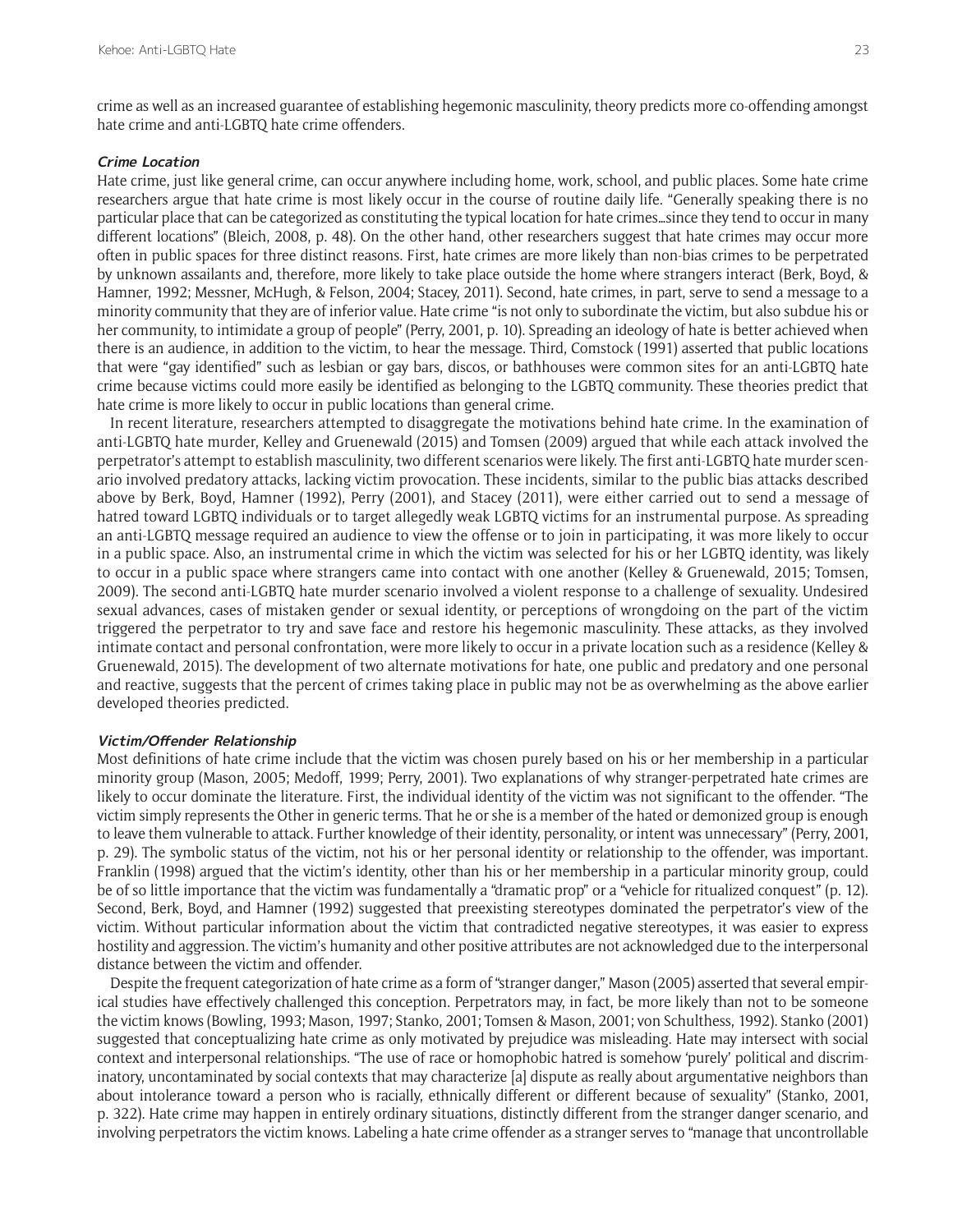fear by displacing the figure of the stranger and thereby revaluing it, controlling it, marginalizing it, willing it away" (Moran, 2007, p. 434). Simultaneously, this creates a safe space occupied by known individuals in which the potential victim exists with minimal risk (Chakraborti & Garland, 2009; Moran, 2007).

Regarding anti-LGBTQ hate crimes, research is just as mixed. Several researchers cited strangers as being the primary perpetrators of anti-LGBTQ hate (Berk, Boyd, & Hamner, 1992; Comstock, 1991; Perry, 2001). However, just as with hate crimes in general, other researchers asserted the role that known offenders can play in perpetrating anti-LGBTQ hate crime. Schoolmates, workmates, relatives, intimates, friends, and acquaintances have all been included in the pool of potential anti-LGBTQ hate offenders.

Opposing views regarding the relationship between a hate crime perpetrator and his or her victim make predictions difficult. While the stranger danger paradigm predicts more unknown perpetrators the theory that hate is likely to occur during routine activities between people who at least vaguely know each other would not predict such a large proportion of unknown perpetrators.

#### **Methods**

Examining data from four national level datasets, this study aimed to investigate the situational dynamics of anti-LGBTQ hate crime in an effort to provide a comprehensive picture of how anti-LGBTQ hate transpires. As three of these datasets also include data for general crime and hate crimes of all motivations (race, religion, ethnicity/nationality, disability, gender, sexual orientation, and gender identity), comparisons were made across general crime, hate crime, and anti-LGBTQ hate crime. The previously discussed theory served as a framework for reviewing the offending and situational characteristics of anti-LGBTQ hate crime and how they compared to general crime and hate crime.

#### Research Question 1:

*What are the predominant situational dynamics (offender substance use, number of offenders, crime location, victim/offender relationship) associated with anti-LGBTQ hate according to four national crime datasets?*

#### Research Question 2:

*How do the situational dynamics of anti-LGBTQ hate differ from the situational dynamics of general crime and from hate violence including all bias motivations?*

#### **Datasets**

This study utilized four national crime datasets.

- 1. The Uniform Crime Report (UCR) is compiled by the Federal Bureau of Investigation and includes crimes known to city, university/college, county, state, tribal, and federal law enforcement agencies. The UCR collects summary data on eight Part I offenses reported to law enforcement including murder and nonnegligent manslaughter, forcible rape, robbery, aggravated assault, burglary, larceny-theft, motor vehicle theft, and arson. Since 1990, the UCR has also collected data about crimes motivated by biases regarding race, gender, gender identity, religion, disability, sexual orientation, and ethnicity. As the UCR's hate crime data collection was structured akin to the National Incident-Based Reporting System (NIBRS), the FBI's other data collection program, it deviates from original UCR's methodology and makes comparisons across general crime, hate crime, and anti-LGBTQ hate crime limited.
- 2. The National Incident-Based Reporting System (NIBRS) is also compiled by the Federal Bureau of Investigation, but was designed to collect more comprehensive crime data than the summary data included in the UCR. It provides data on 23 offense categories comprised of 49 specific Group A offenses for both bias and non-bias motivated offenses as well as a multitude of crime elements, of which several are related to the scope of this study.
- 3. The National Crime Victim Survey (NCVS) is a data collection of crime victimization survey results gathered by the Bureau of Justice Statistics. Data is obtained from "a nationally representative sample of about 90,000 households, comprising nearly 160,000 persons, on the frequency, characteristics, and consequences of criminal victimization in the United States" (Bureau of Justice Statistics, 2016a, para. 3). The NCVS includes victim reported hate crimes categorized by bias motivation allowing for the analysis of general crime, hate crime, and anti-LGBTQ hate crime across situational variables.
- 4. Since 1998, the NCAVP has issued an annual report on LGBTQ hate violence "to document and raise awareness of the prevalence of this violence, advocate for public policy and funding changes that will increase resources to address LGBTQ violence, and recommend strategies to prevent, respond to, and end this violence" (NCAVP, 2012, para. 4). Each annual NCAVP Hate Violence Report included data collected by NCAVP member and ally organizations during an individual calendar year. The number of contributing organizations varied by year ranging from thirteen to sixteen organizations per year for each year of data included in the current study. Each contributing organization collected information from surviving victims of anti-LGBTQ hate violence. Such information was obtained after the victim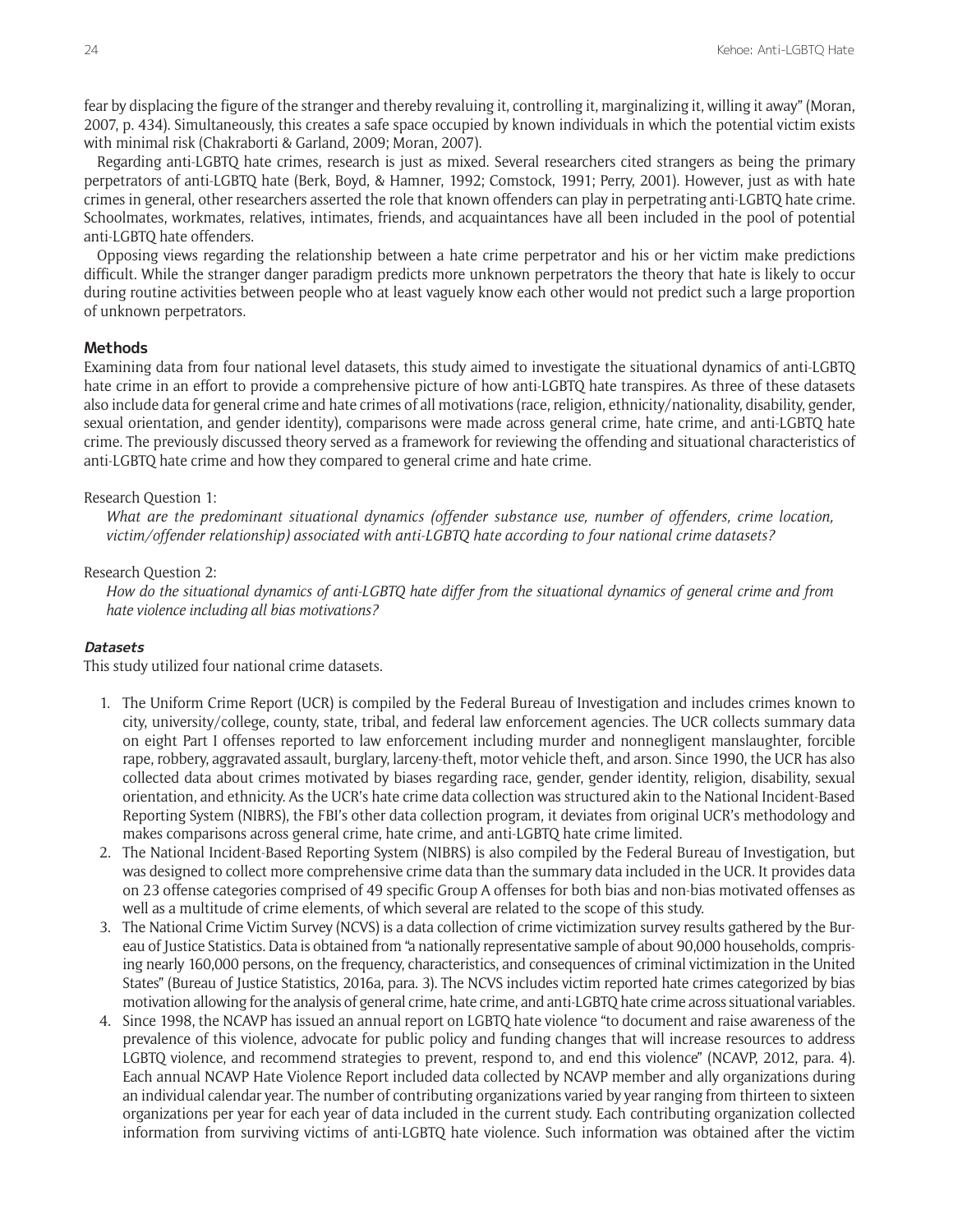contacted the organization in person, via a telephone hotline, or by filling out a report online. As the NCAVP dataset only included anti- LGBTQ hate incidents, comparisons could not be made within this source regarding general crime and hate crimes of other motivations.

While UCR, NIBRS, and NCVS datasets are publically available and frequently utilized in academic research, the data behind the National Coalition of Anti-Violence Programs' (NCAVP) Report on Lesbian, Gay, Bisexual, Transgender, Queer, and HIV-Affected Hate Violence has only been evaluated in self-published annual reports and has never been released for outside analysis prior to this study. Extended communication with the NCAVP resulted in the contribution of seven years of anti-LGBTQ hate incident data ranging from 2007 through 2013, with conversations continuing to date to achieve the release additional, more recent data. UCR, NIBRS, and NCVS data was compiled from public databases from 2007 through 2013 as well to allow for comparisons across datasets in the same time frame. The inclusion of seven years of data helped to increase the sample size of select variables. Compiling data for seven years helped to create a large enough sample to be confident in the results of the current analysis. Furthermore, the inclusion of two law enforcement report datasets and two self-report datasets allowed for a more robust collection of data including both reported and unreported incidents.

#### **Variables**

Situational dynamic variables were selected based on two criteria: (1) theoretical relevance; and (2) inclusion in the NCAVP dataset. While UCR, NIBRS, and NCVS data have been analyzed before in various contexts, this is the first time the NCAVP data has been made available for outside analysis. Special consideration was given to ensure optimal analysis of the NCAVP dataset since this is the first time its data was analyzed for scholarly research. Consequently, variables were selected from the UCR, NIBRS, and NCVS datasets for inclusion in this study if they were included in the NCAVP dataset. The formation of variable categories in the UCR, NIBRS, and NCVS datasets was dictated by the variable categories utilized in the NCAVP dataset (see Appendix A for variable categories).

#### **Analytical Framework**

The descriptive portion of this study utilized three crime type categories: general crime, hate crime, and anti-LGBTQ hate crime. As hate crime is a form of general crime, incidents of hate crime were included in the general crime category. As anti-LGBTQ hate crime is a form of hate crime, incidents of anti-LGBTQ hate crime were included in the hate crime category. Proportions of situational dynamic characteristics were calculated based on these crime types. Since all variables in the current study were categorical, chi-square tests were appropriate to elucidate the statistical significance of the relationship between crime type and each situational dynamic variable. In order to conduct these tests of statistical significance, the crime type categories had to be modified. Each crime type needed to be coded based on its membership to one crime type category (general crime  $= 1$ , hate crime  $= 2$ , and anti-LGBTQ hate crime  $= 3$ ). However, despite the membership of hate crimes to both groups 1 (general crime) and 2 (hate crime) according to the definitions utilized in the descriptive portion of this study, they could only be included in one crime type category for this analysis. Hate crimes, therefore, were coded as belonging to group 2 (hate crime) and were excluded from group 1 (general crime). Similarly, anti-LGBTQ hate crimes belonged to both group 2 (hate crime) and group 3 (anti-LGBTQ hate crime) according to the definitions utilized in the descriptive portion of this study. Anti-LGBTQ hate crimes were coded as belonging to group 3 (anti-LGBTQ hate crimes) and were excluded from group 2 (hate crime). Since anti-LGBTQ hate crimes comprised a minor portion of the hate crime group (15.35%, 16.78%, and 19.43%) and hate crimes comprised an even smaller portion of the general crime group (0.05%, 0.06%, and 1.39%), it was unlikely that these nested subgroups drove the higher-order group they were removed from. Even though removing hate crimes from the general crime type category and anti-LGBTQ hate crime category created different groups than the descriptive analysis, forming distinct crime type categories was necessary to conduct the chi-square analyses and likely resulted in minimal divergence.

#### **Results**

From 2007–2013, the UCR recorded 73,774,079 Part I Offenses, NIBRS recorded 43,004,865 Group A Offenses, and NCVS recorded 60,109 criminal victimizations. During this same time frame, the UCR recorded 47,399 hate crimes, NIBRS recorded 21,555 hate crimes, and NCVS recorded 834 criminal victimizations identified as hate crimes. When these hate incidents were classified by bias motivation, the UCR recorded 9,209 anti-LGBTQ hate crimes, NIBRS recorded 3,618 anti-LGBTQ hate crimes, NCVS recorded 128 anti-LGBTQ hate victimizations, and NCAVP recorded 17,999 anti-LGBTQ hate victimizations. General crime and hate crime totals are absent for the NCAVP dataset as it only included anti-LGBTQ hate incidents (see **Table 1**).

## **Offender Substance Use**

The percentages calculated regarding offender substance use did not present a uniform picture on the extent of offender substance use before the commission of an act of anti-LGBTQ hate (see **Table 2**). While the NIBRS and NCAVP datasets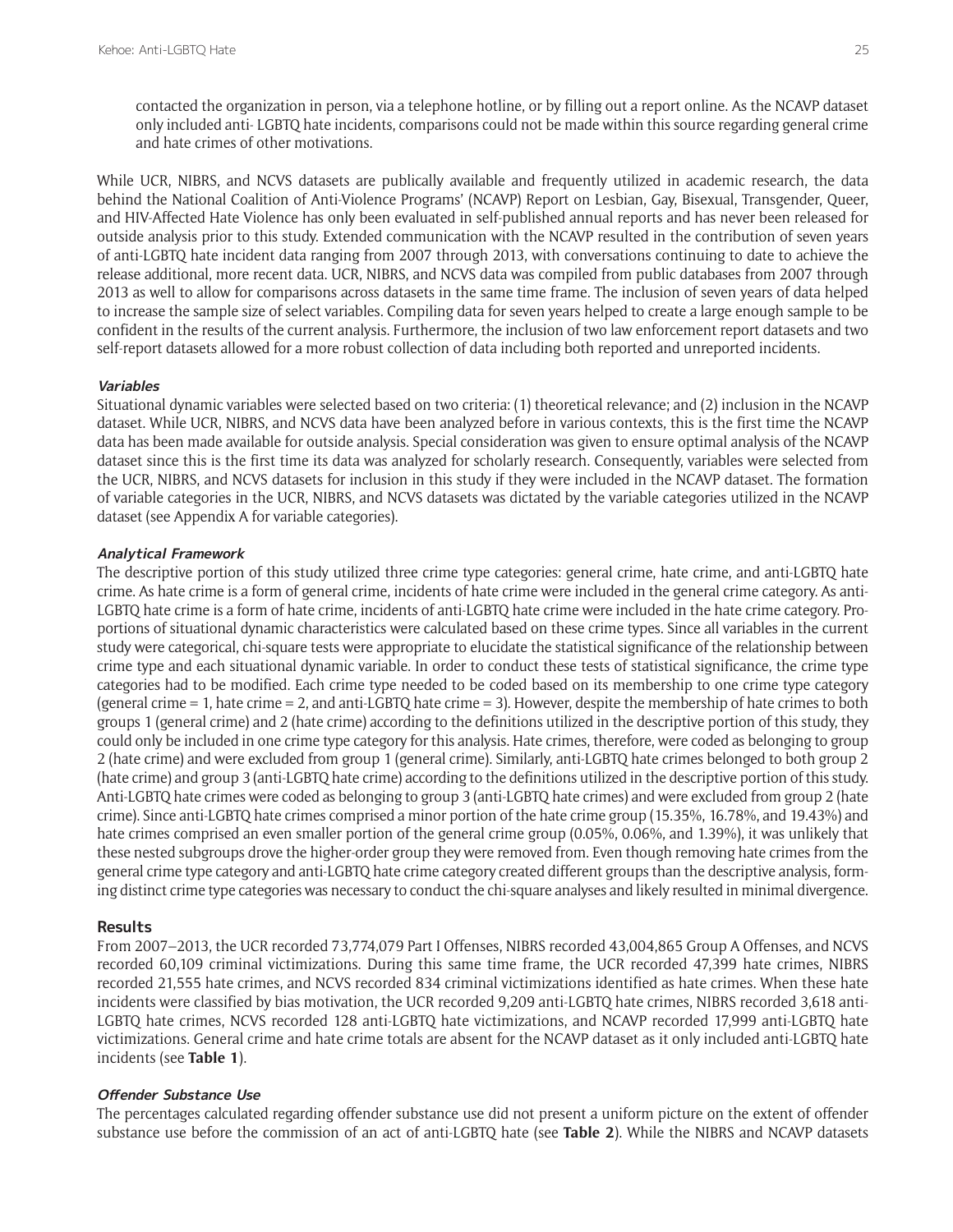**Table 1:** Crime category totals.

|                              | <b>UCR</b> | <b>NIBRS</b>                 | <b>NCVS</b> | <b>NCAVP</b> |
|------------------------------|------------|------------------------------|-------------|--------------|
| <b>General Crime</b>         |            | 73,774,079 43,004,865 60,109 |             | NA.          |
| <b>Hate Crime</b>            | 47.399     | 21.555                       | 834         | NA.          |
| <b>Anti-LGBTO Hate Crime</b> | 9.209      | 3.618                        | 128         | 17.999       |

**Table 2:** Descriptive statistics: Offender substance use.

|                              | <b>UCR</b> | <b>NIBRS</b>                 | <b>NCVS</b> | <b>NCAVP</b>       |
|------------------------------|------------|------------------------------|-------------|--------------------|
| <b>General Crime</b>         |            | $N = 39,442,390$ $N = 8,020$ |             |                    |
| Yes                          |            | 9.51%                        | 48.68%      |                    |
| N <sub>0</sub>               |            | 90.49%                       | 51.32%      |                    |
| <b>Hate Crime</b>            |            | $N = 19,911$                 | $N = 316$   |                    |
| Yes                          |            | 11.41%                       | 60.13%      |                    |
| N <sub>0</sub>               |            | 88.59%                       | 39.87%      |                    |
| <b>Anti-LGBTQ Hate Crime</b> |            | $N = 3.346$                  |             | $N = 54$ $N = 168$ |
| Yes                          |            | 13.36%                       | 83.33%      | 19.05%             |
| N <sub>o</sub>               |            | 86.64%                       | 16.67%      | 80.95%             |

**Table 3:** Chi-square results: Offender substance use.

|             | N                                |                       |  | $\chi^2$ df p Statistically Cramér's<br>Significant |      |
|-------------|----------------------------------|-----------------------|--|-----------------------------------------------------|------|
| <b>UCR</b>  |                                  |                       |  |                                                     |      |
|             | NIBRS 39,544,686 84.35 2 .00 Yes |                       |  |                                                     | .001 |
| <b>NCVS</b> |                                  | 8,773 34.06 2 .00 Yes |  |                                                     | .062 |

revealed a somewhat similar breakdown of 13.36% and 19.05% of offenders identified as being under the influence of a substance during an anti-LGBTQ attack, the NCVS shows an alarming 83.33% of offenders were identified as being under the influence. The number of cases in the NCVS dataset in which an anti-LGBTQ hate crime victim reported whether the offender used substances prior to the incident was relatively small at 54. This may be responsible for the skewed results, but further investigation is needed to make a more substantial conclusion.

Chi-square analyses revealed that the relationship between offender substance use and crime type within the NIBRS and NCVS datasets were statistically significant (NIBRS:  $\chi^2$  (2, N = 39,544,686) = 84.35, p < .001, NCVS:  $\chi^2$  (2, N = 8,773) = 34.06, p < .001) (see **Table 3**). Both the NIBRS and NCVS datasets, while showing disparate representations of anti-LGBTQ hate crime offender substance use, showed the same offender substance use trends across general crime, hate crime, and anti-LGBTQ hate crime. The NIBRS dataset showed that 9.51% of general crime offenders, 11.41% of hate crime offenders, and 13.36% of anti-LGBTQ hate crime offenders used substances prior to the incident. The NCVS dataset showed that 48.68% of general crime offenders, 60.13% of hate crime offenders, and 83.33% of anti-LGBTQ hate crime offenders used substances prior to the incident. While these findings show a considerably dissimilar picture of substance use among offenders of general crime (9.51% vs. 48.68%), hate crime (11.41% vs. 60.13%), and anti-LGBTQ hate crime (13.36% vs. 83.33%), they both show increased offender use of substances among hate crime offenders and even more so among anti-LGBTQ hate crime offenders.

#### **Number of Offenders**

All four datasets included information regarding the number of offenders responsible for perpetrating each anti-LGBTQ hate crime. The UCR, NIBRS, NCVS, and NCAVP found that 70.46%, 81.05%, 57.95%, and 73.38% of anti-LGBTQ hate incidents were perpetrated by only one offender. The remaining 29.54%, 18.95%, 42.05%, and 26.62% of anti-LGBTQ hate incidents were perpetrated by two or more offenders (see **Table 4**). The four datasets showed significant variation between the number of single offender and multiple offender anti-LGBTQ hate crimes. NIBRS reported the highest number of single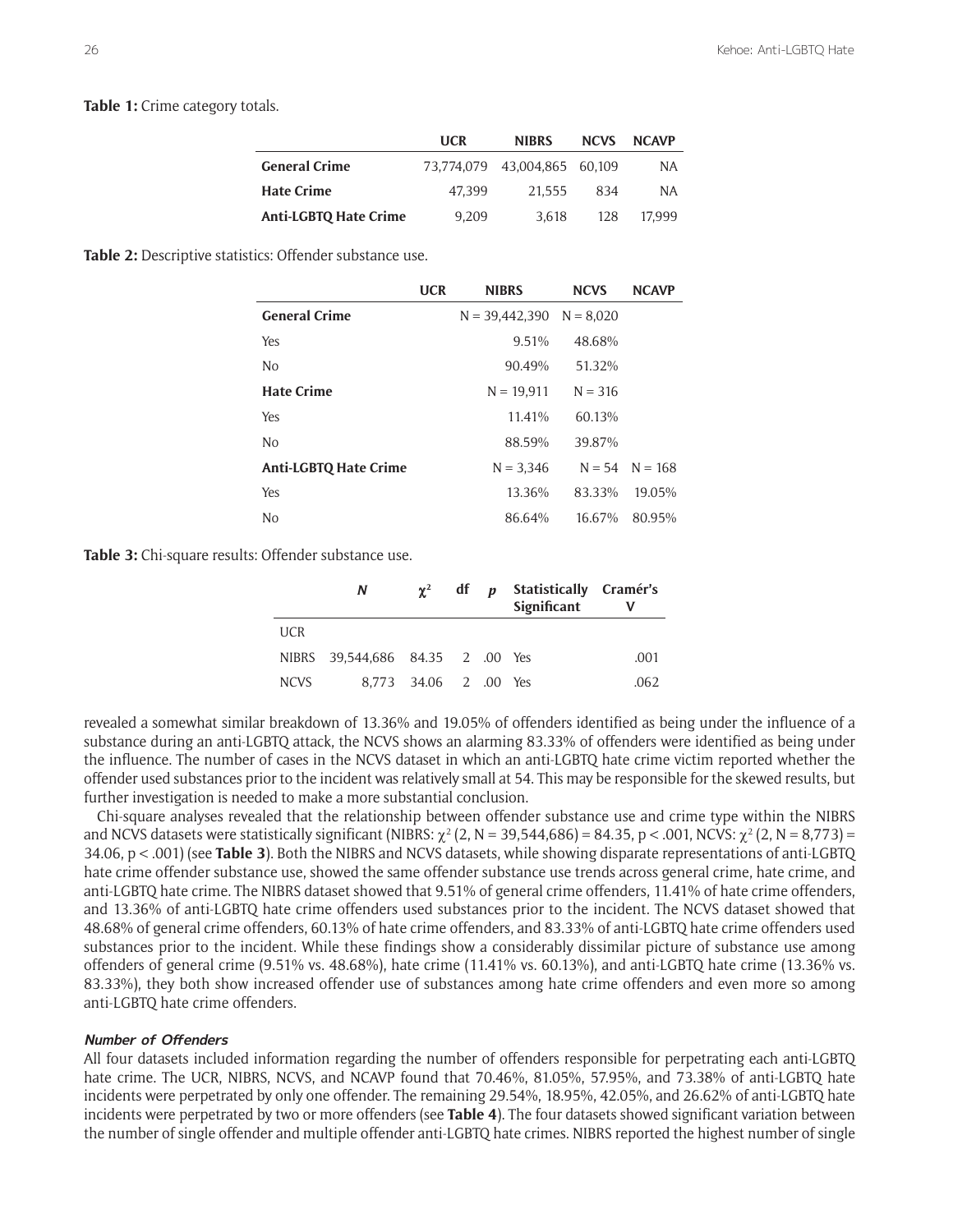offender anti-LGBTQ hate crimes at 81.05% and the lowest number of multiple offender anti-LGBTQ hate crimes at 18.95%. Conversely, the NCVS reported the lowest number of single offender anti-LGBTQ hate crimes at 57.95% and the highest number of multiple offender anti-LGBTQ hate crimes at 42.05%. These two datasets diverged by a significant 23.1%. Of note, while the NCVS dataset did reveal a sizable portion of multiple perpetrator anti-LGBTQ hate crimes, the sample size for this crime category was considerably smaller than the other datasets at only 88.

The NIBRS dataset indicated that 79.76% of general crimes, 79.69% of hate crimes, and 81.05% of anti-LGBTQ hate crimes involved one offender and 20.24%, 20.31%, and 18.95% involved two or more offenders. A chi-square analysis revealed that the relationship between number of offenders and crime type within the NIBRS dataset was not statistically significant (NIBRS:  $\chi^2$  (2, N = 28,364,905) = 3.95, p = .14) (see **Table 5**). However, chi-square analyses revealed that the relationship between number of offenders and crime type within the UCR and NCVS datasets were statistically significant (UCR:  $\chi^2$  (1, N = 31,356) = 104.27, p < .001, NCVS:  $\chi^2$  (2, N = 15,727) = 112.15, p < .001). Regarding hate crimes, the UCR found 75.11% were perpetrated by one offender and 24.89% were perpetrated by two or more offenders, while 70.46% of anti-LGBTQ hate crimes were perpetrated by one offender and 29.54% were perpetrated by two or more offenders. The UCR only included a co-offending variable in its collection of hate crime information, making the number of offenders of general crime unavailable for analysis. The NCVS found 81.48% of general crimes, 63.44% of hate crimes, and 57.95% of anti-LGBTQ hate crimes were perpetrated by one offender, while 18.52% of general crimes, 36.56% of hate crimes, and 42.05% of anti-LGBTQ hate crimes were perpetrated by two or more offenders. As compared to hate crime, the UCR shows an increase in the number of multiple perpetrator anti-LGBTQ hate crimes. Similarly, the NCVS shows that multiple perpetrators were involved in a higher percentage of hate crimes than general crimes, and even more anti-LGBTQ hate crimes. While the number of hate crimes and anti-LGBTQ hate crimes committed by multiple perpetrators did not constitute the predicted majority, these two datasets showed that anti-LGBTQ hate crimes were more likely to involve multiple perpetrators than hate crimes and general crimes.

#### **Crime Location**

All four datasets presented relatively analogous information regarding anti-LGBTQ crime location (see **Table 6**). Each dataset indicated that the most amount of anti-LGBTQ hate crime occurred in residential settings and in open spaces such as streets, sidewalks, and parking lots. The UCR, NIBRS, NCVS, and NCAVP reported 36.45%, 40.26%, 50.00%, and 33.39% of anti-LGBTQ hate crimes occurred in the victim's home or someone else's home. An additional 36.31%, 31.61%, 28.13%,

|                              | <b>UCR</b>   | <b>NIBRS</b>                  | <b>NCVS</b> | <b>NCAVP</b> |
|------------------------------|--------------|-------------------------------|-------------|--------------|
| <b>General Crime</b>         |              | $N = 28,474,213$ $N = 15,566$ |             |              |
| 1                            |              | 79.76%                        | 81.48%      |              |
| $\geq$ 2                     |              | 20.24%                        | 18.52%      |              |
| <b>Hate Crime</b>            | $N = 31,356$ | $N = 13,522$                  | $N = 599$   |              |
| 1                            | 75.11%       | 79.69%                        | 63.44%      |              |
| >2                           | 24.89%       | 20.31%                        | 36.56%      |              |
| <b>Anti-LGBTQ Hate Crime</b> | $N = 7,001$  | $N = 2,290$                   | $N = 88$    | $N = 4.253$  |
| 1                            | 70.46%       | 81.05%                        | 57.95%      | 73.38%       |
| >2                           | 29.54%       | 18.95%                        | 42.05%      | 26.62%       |

**Table 4:** Descriptive statistics: Number of offenders.

**Table 5:** Chi-square results: Number of offenders.

|                  | N                              |                         |  | $\chi^2$ df p Statistically Cramér's<br>Significant |          |
|------------------|--------------------------------|-------------------------|--|-----------------------------------------------------|----------|
| $\mathsf{UCR}^*$ |                                | 31.356 104.27 1 .00 Yes |  |                                                     | $.058**$ |
|                  | NIBRS 28,364,905 3.95 2 .14 No |                         |  |                                                     | .000     |
| <b>NCVS</b>      |                                | 15.727 112.15 2 .00 Yes |  |                                                     | .084     |

\* Only includes two crime types: hate crimes and anti-LGBTQ hate crimes.

\*\* As chi-square is  $2 \times 2$ , Cramér's phi is the appropriate measure of association.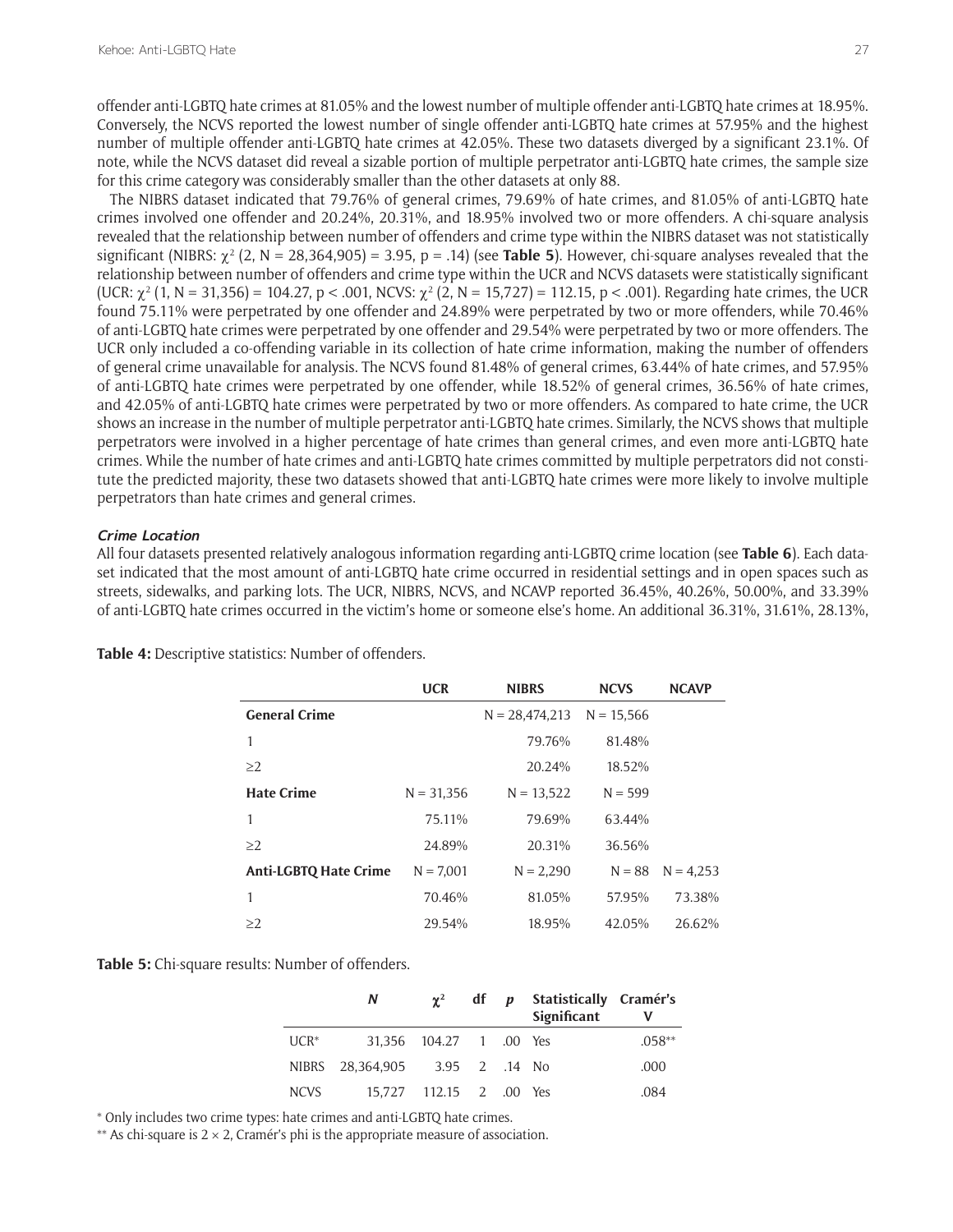**Table 6:** Descriptive statistics: Crime location.

|                       | <b>UCR</b>   | <b>NIBRS</b>     | <b>NCVS</b>  | <b>NCAVP</b> |
|-----------------------|--------------|------------------|--------------|--------------|
| <b>General Crime</b>  |              | $N = 36,741,116$ | $N = 60,109$ |              |
| Residence             |              | 47.52%           | 66.31%       |              |
| Commercial            |              | 21.06%           | 6.08%        |              |
| Open Space            |              | 26.44%           | 15.44%       |              |
| School                |              | 3.23%            | 6.99%        |              |
| Other                 |              | 1.75%            | 5.18%        |              |
| <b>Hate Crime</b>     | $N = 13,575$ | $N = 18,699$     | $N = 821$    |              |
| Residence             | 36.36%       | 38.21%           | 47.87%       |              |
| Commercial            | 12.01%       | 16.16%           | 9.38%        |              |
| Open Space            | 31.34%       | 29.34%           | 24.00%       |              |
| School                | 13.22%       | 10.03%           | 11.21%       |              |
| Other                 | 7.07%        | 6.26%            | 7.55%        |              |
| Anti-LGBTQ Hate Crime | $N = 8,161$  | $N = 3,157$      | $N = 128$    | $N = 8,295$  |
| Residence             | 36.45%       | 40.26%           | 50.00%       | 33.39%       |
| Commercial            | 14.23%       | 16.85%           | 9.38%        | 21.53%       |
| Open Space            | 36.31%       | 31.61%           | 28.13%       | 27.45%       |
| School                | 10.53%       | 8.93%            | 8.59%        | 8.04%        |
| Other                 | 2.49%        | 2.34%            | 3.91%        | 9.58%        |

**Table 7:** Chi-square results: Crime location.

|             | N                             | $\chi^2$                |  | df p Statistically Cramér's<br>Significant |          |
|-------------|-------------------------------|-------------------------|--|--------------------------------------------|----------|
| $UCR^*$     |                               | 13.575 965.94 4 .00 Yes |  |                                            | $.267**$ |
| NIBRS       | 44,629,351 3,450.82 8 .00 Yes |                         |  |                                            | .006     |
| <b>NCVS</b> | 60.109                        | 130.02 8 .00            |  | <b>Yes</b>                                 | .033     |

\* Only includes two crime types: hate crimes and anti-LGBTQ hate crimes.

\*\* As chi-square is  $2 \times 2$ , Cramér's phi is the appropriate measure of association.

and 27.45% occurred in open spaces. The third most likely location for anti-LGBTQ crime was commercial locations. Smaller percentages occurred at schools and in other location such as government buildings, religious sites, and in law enforcement custody.

Both the NIBRS and NCVS datasets included crime location information for all three crime categories, while the UCR included crime location for the hate crime and anti-LGBTQ hate crime categories. All three datasets yielded statistically significant relationships between crime type and crime location (UCR:  $\chi^2$  (4, N = 13,575) = 965.94, p < .001, NIBRS:  $\chi^2$  $(8, N = 44,629,351) = 3,450,82, p < .001, NCVs: \chi^2 (8, N = 60,109) = 130.02, p < .001)$  (see **Table 7**). The most substantial trend was the increased number of anti-LGBTQ hate crimes occurring in open spaces such as streets, sidewalks, parks, and parking facilities. UCR documented 31.34% of hate crimes and 36.31% occurring in open spaces. NIBRS documented crime in open spaces occurring in 26.44% of general crime, 29.34% of hate crime, and 31.61% of anti-LGBTQ hate crime. NCVS documented crime in open spaces occurring in 15.44% of general crime, 24.00% of hate crime, and 28.13% of anti-LGBTQ hate crime.

#### **Victim/Offender Relationship**

The three datasets that offered information on anti-LGBTQ hate crime victim/offender relationship created a disparate picture (see **Table 8**). NIBRS found that 81.69% of victim knew their offender, NCVS found that 64.47% knew their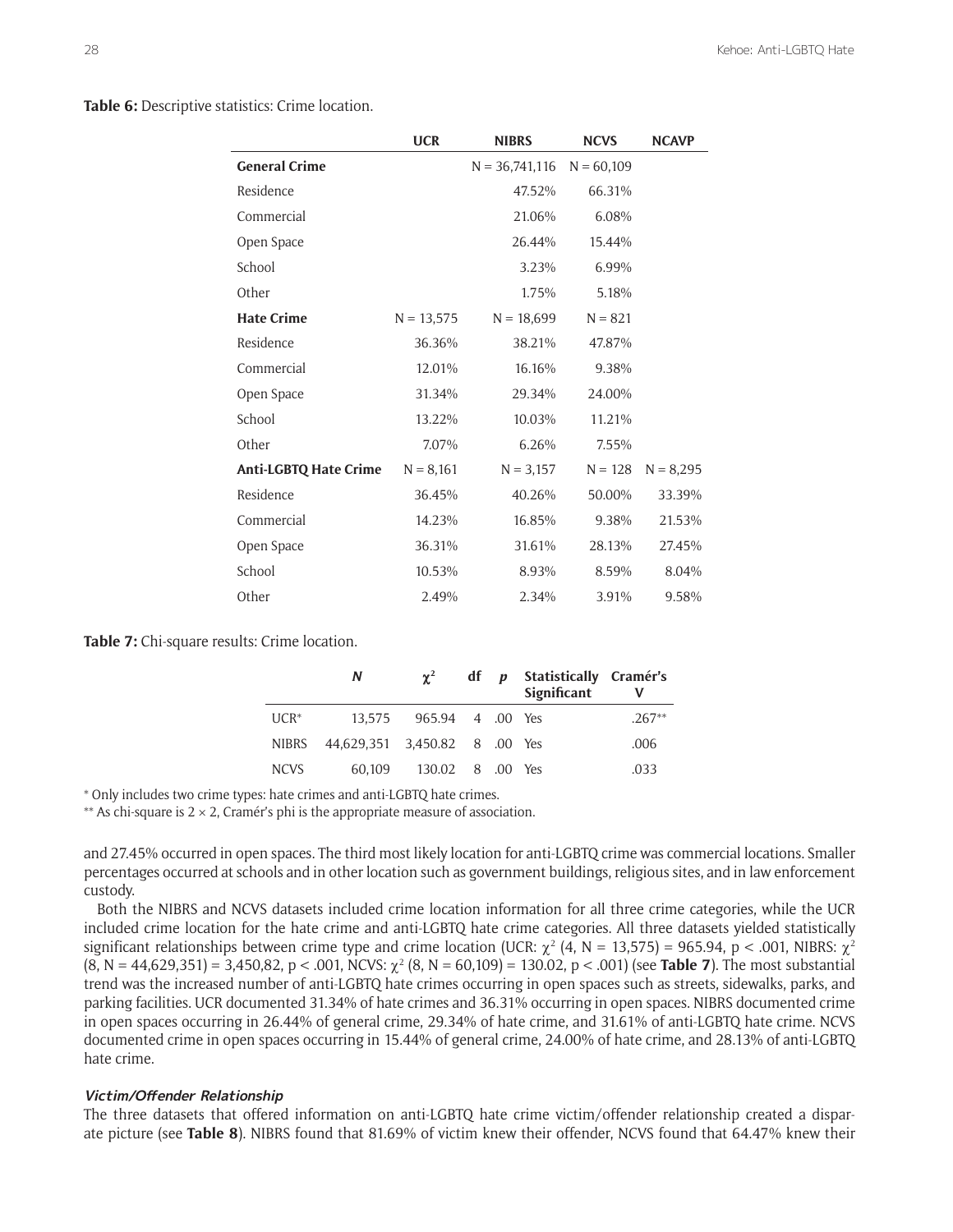offender, and NCAVP found that 57.86% knew their offender. While these varied considerably, they did present the important conclusion that many anti-LGBTQ hate crime victims were victimized by people they know.

When known offenders were classified based on their previous relationship with the victim, all three datasets indicated that offenders were most likely to be a friend or acquaintance (ex. neighbor, workmate, etc.) (see **Table 9**). Family members comprised 20.65% of anti-LGBTQ hate offenders in the NIBRS dataset, 12.24% in the NCVS dataset, and 9.41% of the NCAVP dataset. The small sample size of NCVS offenders did not include any intimates or former intimates of the victims, however, both NIBRS and NCAVP did. NIBRS and NCAVP found 27.43% and 10.18% of offenders were the current or former lover of the victim.

NIBRS and NCVS also presented varying descriptions of victim/offender relationships as they changed across general crime, hate crime, and anti-LGBTQ hate crime (see **Table 10**). NIBRS showed that 83.96% of general crime offenders

> **UCR NIBRS NCVS NCAVP General Crime**  $N = 9,794,574$   $N = 14,311$ Known 83.96% 65.73% Unknown 16.04% 34.27% **Hate Crime**  $N = 4,748$   $N = 538$ Known 84.34% 61.45% Unknown 15.66% 38.55% **Anti-LGBTQ Hate Crime**  $N = 830$   $N = 76$   $N = 10,444$ Known 81.69% 64.47% 57.86% Unknown 18.31% 35.53% 42.14%

**Table 8:** Descriptive statistics: Victim/Offender relationship – Known/Unknown.

**Table 9:** Descriptive statistics: Victim/Offender relationship – Known type.

|                              | <b>UCR</b> | <b>NIBRS</b>    | <b>NCVS</b> | <b>NCAVP</b> |
|------------------------------|------------|-----------------|-------------|--------------|
| <b>General Crime</b>         |            | $N = 8,223,471$ | $N = 8,309$ |              |
| Acquaintance                 |            | 49.11%          | 63.57%      |              |
| Intimate                     |            | 31.34%          | 20.98%      |              |
| Family                       |            | 19.55%          | 15.45%      |              |
| <b>Hate Crime</b>            |            | $N = 4.013$     | $N = 108$   |              |
| Acquaintance                 |            | 49.61%          | 84.01%      |              |
| Intimate                     |            | 31.50%          | 7.06%       |              |
| Family                       |            | 18.89%          | 8.92%       |              |
| <b>Anti-LGBTQ Hate Crime</b> |            | $N = 678$       | $N = 35$    | $N = 5,961$  |
| Acquaintance                 |            | 51.92%          | 87.76%      | 80.41%       |
| Intimate                     |            | 27.43%          | $0.00\%$    | 10.18%       |
| Family                       |            | 20.65%          | 12.24%      | 9.41%        |

**Table 10:** Chi-square results: Victim/Offender relationship – Known/Unknown.

|            | N —                          |  | $\gamma^2$ df p Statistically Cramér's<br>Significant |      |
|------------|------------------------------|--|-------------------------------------------------------|------|
| <b>UCR</b> |                              |  |                                                       |      |
|            | NIBRS 8,136,241 .82 2 .66 No |  |                                                       | .000 |
| NCVS       | 14,308 4.04 2 .13 No         |  |                                                       | .017 |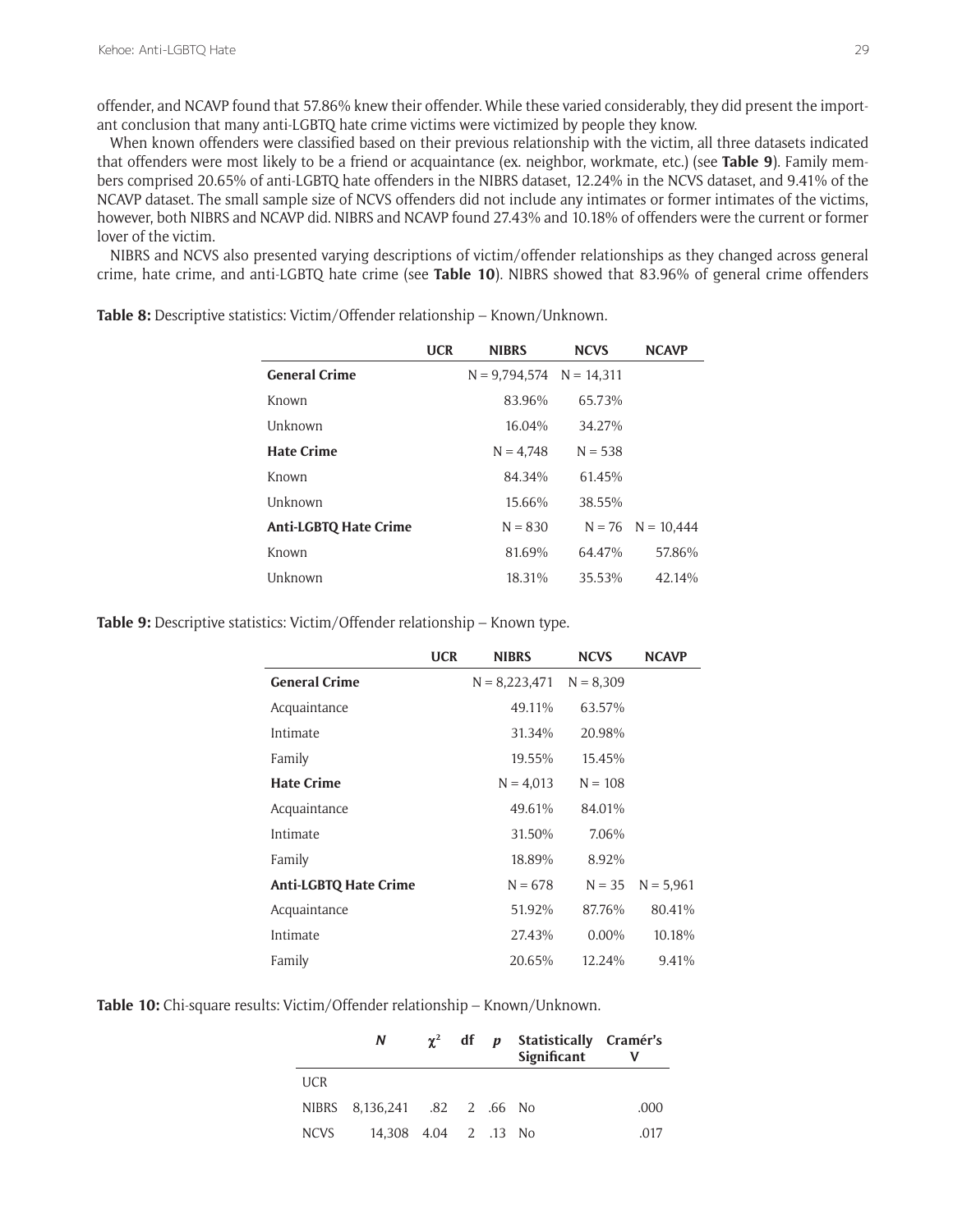**Table 11:** Chi-square results: Victim/Offender relationship – Known type.

|             | N                             |                       |  | $\chi^2$ df p Statistically Cramér's<br>Significant |      |
|-------------|-------------------------------|-----------------------|--|-----------------------------------------------------|------|
| <b>UCR</b>  |                               |                       |  |                                                     |      |
|             | NIBRS 7,040,976 4.98 4 .29 No |                       |  |                                                     | .000 |
| <b>NCVS</b> |                               | 8,165 57.81 4 .00 Yes |  |                                                     | .059 |

were known to their victims, 84.34% of hate crime offenders were known to their victims, and 81.69% of anti-LGBTQ hate crime offenders were known to their victims. On the other hand, NCVS showed that 65.73% of general crime offenders were known to their victims, 61.45%% of hate crime offenders were known to their victims, and 64.47% of anti-LGBTQ hate crime offenders were known to their victims. The relationship between victim/offender relationship: known/unknown offenders and crime type was not statistically significant in either the NIBRS or NCVS datasets (NIBRS:  $\chi^2$  (2, N = 8,136,241) = .82, p = .66, NCVS:  $\chi^2$  (2, N = 14,308) = 4.04, p = .13).

Within the NCVS dataset, anti-LGBTQ hate crimes involved more acquaintances as known offenders at 87.76% than hate crime at 84.01% and general crime at 63.57% (see **Table 11**). Anti-LGBTQ hate crimes were also the least likely to involve current or former intimates at 0.00% as compared to 7.06% and 20.98% of hate and general crime, respectively. The relationship between known offender type and crime type was statistically significant in the NCVS dataset (NCVS:  $\chi^2$  (4, N = 8,165) = 57.81, p < .001). In the NIBRS dataset, acquaintances committed a slightly higher percentage of anti-LGBTQ hate crimes at 51.92% as opposed to 49.11% of general crime and 49.61% of hate crime. Intimates committed fewer anti-LGBTQ hate crimes at 27.43% than hate crime and general crime at 31.50% and 31.34%, respectively. However, despite reflecting a similar directional trend to the NCVS data in this regard, the relationship between known offender type and crime type was not statistically significant in the NIBRS dataset (NIBRS:  $\chi^2$  (4, = 7,040,976) = 4.98, p < .29).

# **Discussion**

The theoretical notion that anti-LGBTQ hate is a unique form of interpersonal aggression forecasted differences between its situational dynamics and those evident in other forms of violence. Analysis of situational dynamics variables revealed several significant distinctions between anti-LGBTQ hate crime, hate crime, and general crime. First, the relationship between offender substance use and crime type was statistically significant in both datasets that contained data on offender substance use. While percentages of substance use by anti-LGBTQ hate offenders varied greatly across the NIBRS and NCVS datasets, both datasets found that anti-LGBTQ hate crime offenders were more likely to be under the influence during the commission of their crimes than hate crime offenders and even more so than general crime offenders. These findings support the theory that substance use may fuel anti-LGBTQ hate more than general forms of violence and other forms of bias motivated hate. Beyond facilitating aggressive behavior, alcohol consumption is uniquely associated with male bonding, establishing masculinity, and sexual prejudice.

Second, the relationship between number of offenders and crime type was statistically significant in two of the three datasets with number of offender data. In the NCVS dataset, anti-LGBTQ was more likely to involve multiple offenders than hate crime and general crime. In the UCR dataset, anti-LGBTQ hate crime was more likely to involve multiple offenders than hate crime. The UCR's exclusion of number of offender data for general crime made comparisons to general crime impossible. The NIBRS dataset yielded a nonsignificant relationship between number of offenders and crime type. Viewed collectively, the data supports the notion that multiple perpetrator anti-LGBTQ hate crimes are more likely than other forms of crime, potentially to allow the offenders to visibly demonstrate masculinity to others with lowered risk of failure, injury, feelings of culpability, and identification as a suspect.

Third, the relationship between known victim type and crime type was statistically significant in the NCVS dataset. Acquaintances comprised higher proportions of anti-LGBTQ hate crime known offenders than hate crime known offenders and general crime known offenders. Intimates also comprised lower proportions of anti-LGBTQ hate crime known offenders than hate crime known offenders and general crime known offenders. NIBRS data mimicked these trends, to a lesser extent, but did not yield statistically significant results.

Fourth, the relationship between crime location and crime type was significant in all three datasets that included crime location data. The UCR, NIBRS, and NCVS datasets found that anti-LGBTQ hate crimes contained higher proportions of crimes that occurred in open spaces. The increased likelihood of anti-LGBTQ hate crime occurring in open spaces such as streets, sidewalks, and parks is in agreement with the theory that anti-LGBTQ hate is a mechanism for establishing an individual's masculinity, not just to himself, but to those witnessing the incident. Furthermore, anti-LGBTQ hate incidents that occur in open spaces allow for the spread the message that nonnormative sexual orientations and gender identities will not be tolerated in the public domain.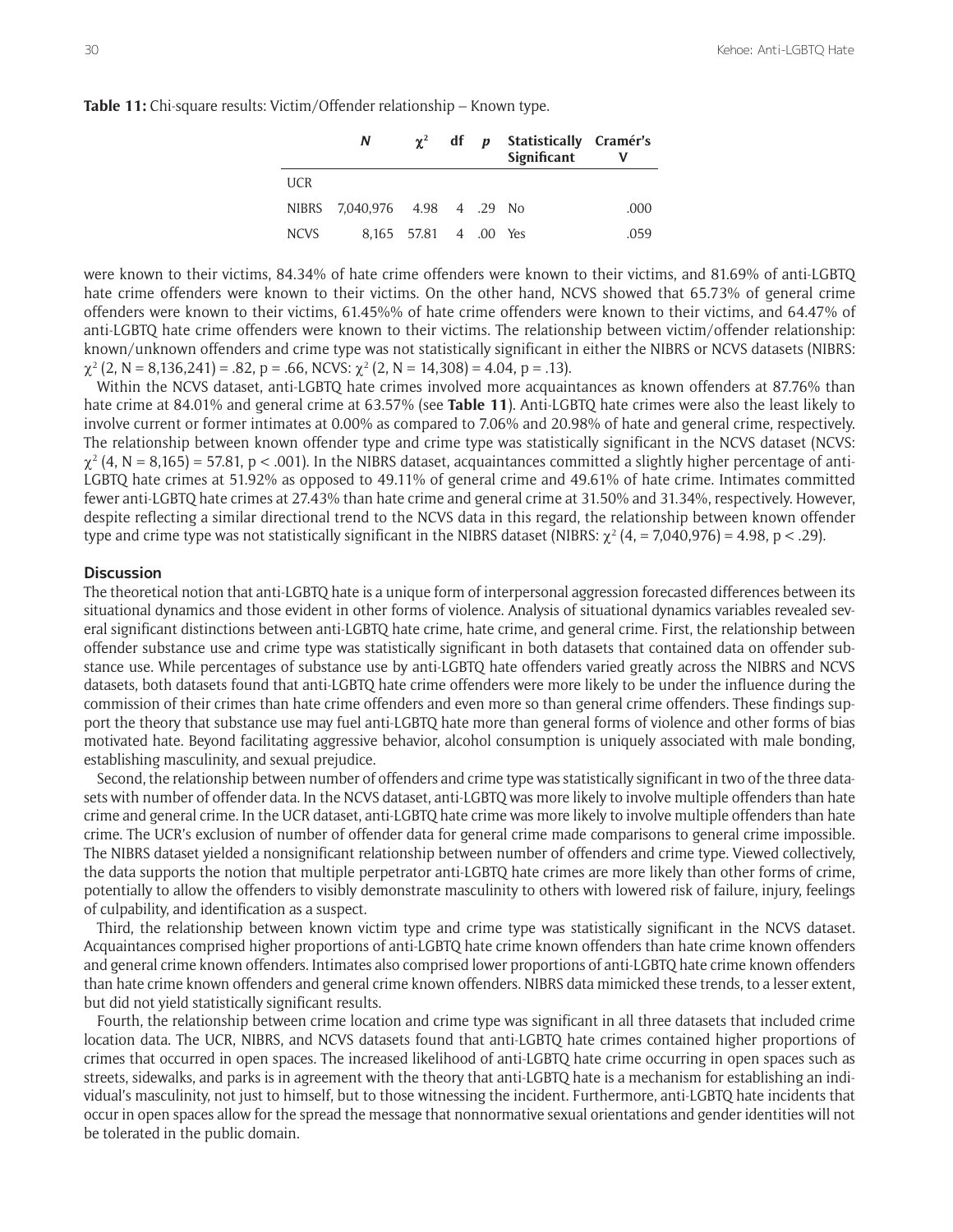Based on the above analysis, some overarching statements about anti-LGBTQ hate crime can be put forward. Incidents of anti-LGBTQ hate were most likely committed by single offenders known to their victims in open space locations. Anti-LGBTQ hate crimes were more likely than hate crimes and general crimes to involve offenders who were under the influence of alcohol or drugs during the time of the incident. While lone offenders committed the majority of anti-LGBTQ hate incidents, anti-LGBTQ hate crimes were more likely to involve multiple perpetrators than hate crimes and general crimes. Anti-LGBTQ hate crimes were also more likely to involve known offenders described as acquaintances and less likely to involve current or former intimate partners.

A key set of findings worthy of its own discussion focuses on the heterogenous nature of anti-LGBTQ hate violence. The existing literature largely characterizes anti-LGBTQ hate as motivated by pure disgust and prejudice, in which an unknown offender selects his victim solely based on membership to a minority sexual orientation or gender identity group. The offender commits this act in a public location in order to spread a message of hate and intolerance. Instead, the current data analysis shows that many anti-LGBTQ hate incidents occurred in private residences, areas where there is less interaction amongst strangers and where there is a smaller audience for displays of hate and masculinity. In addition, substantial percentages of anti-LGBTQ hate crimes were perpetrated by offenders known to the victim. Most of these known offenders were acquaintances such as friends, neighbors, schoolmates, and workmates, but others were family members and former and current intimate partners. Kelley and Gruenewald (2015) and Tomsen (2009) offer a more plausible explanation for these findings, theorizing that expressions of anti-LGBTQ hate are not homogenous and may be reactionary as well as being predatory. Anti-LGBTQ hate crimes can be unplanned, involving a response to conscious and unconscious victim provocation. Instead of selecting a nonconforming LGBTQ individual as prey in order to establish masculine dominance, anti-LGBTQ hate may evolve out of a personal confrontation. Consequently, these forms of anti-LGBTQ hate are more likely to involve known offenders including friends, family members, and intimates in more private settings. Arguing that some anti-LGBTQ hate crimes are reactionary instead of predatory in nature does not automatically exclude the significant role that masculinity plays in the incident. Interpersonal conflicts that spur reactionary hate may involve challenges to the offender's gender or sexuality such as undesired sexual advances, mistaken gender identity, or any other insult that is exacerbated by the fact that it came from an individual belonging to a subordinate social group. Committing an act of anti-LGBTQ hate becomes a way to save face after a situation diminished the offender's hegemonic masculinity.

#### **Conclusion**

The purpose of this study was to conduct an in-depth analysis of anti-LGBTQ hate crime dynamics in order to further understand anti-LGBTQ hate as a unique form of aggression. Analysis of situational dynamic variables provided support for the notion that anti-LGBTQ hate is a distinct type of criminal incident. Increased proportions of offender substance use, number of offenders, unknown offenders, acquaintances as known offenders, and crimes taking place in open spaces substantiates the theory that anti-LGBTQ hate crime is qualitatively unique, typified by different characteristics than other forms of crime and aggression. In addition to uncovering distinct situational characteristics of anti-LGBTQ hate crime, the data in this study proposes that anti-LGBTQ hate crime is not a homogenous phenomenon. The theoretical literature on hate crime emphasizes that construction of hegemonic masculinity prompts visible, predatory acts of anti-LGBTQ hate committed by strangers, yet this study yielded data that suggests that anti-LGBTQ hate crime is more heterogeneous. Significant numbers of anti-LGBTQ hate crimes committed by known offenders including friends, family, and intimates and crimes committed in private locations such as residences suggest that another dynamic process may underlie this type of crime.

Chakraborti (2015) argues that responses to hate crime are characterized by a disconnect between scholarship and policy. Hate crime scholars and practitioners need to engage in dialogue in order for academic research to inform interventions that result in effective outcomes. With the 2016 Pulse nightclub massacre in the not so distant past, the need for successful interventions and prevention strategies aimed to prevent anti-LGBTQ hate is palpable. While most anti-LGBTQ hate crimes are not carried out on as large of a scale as that in Orlando, anti-LGBTQ hate crimes substantially impact the lives of victims, the LGBTQ community, and the larger society around them. Front line responders including law enforcement, medical personnel, and social service workers, should be aware of the complex nature of anti-LGBTQ hate in order to appropriately classify, intervene, and provide assistance. A lack of understanding by service providers may result in reduced hate crime reporting, improper crime classification, misidentification of victim and/or offender, and failure to provide essential victim services. Conceptualizing anti-LGBTQ hate crime as simply another form of bias-motivated crime and as an unvarying incident with carbon copy crime characteristics is a mistake. Real world responses must be empirically-driven and should take into account its distinct and heterogeneous nature. A complete picture of anti-LGBTQ hate must include that anti-LGBTQ hate is a unique form of victimization typified by its own set of situational dynamics and that anti-LGBTQ hate is not homogenous, but includes distinct narratives potentially indicative of complex underlying motivations and interpersonal dynamics.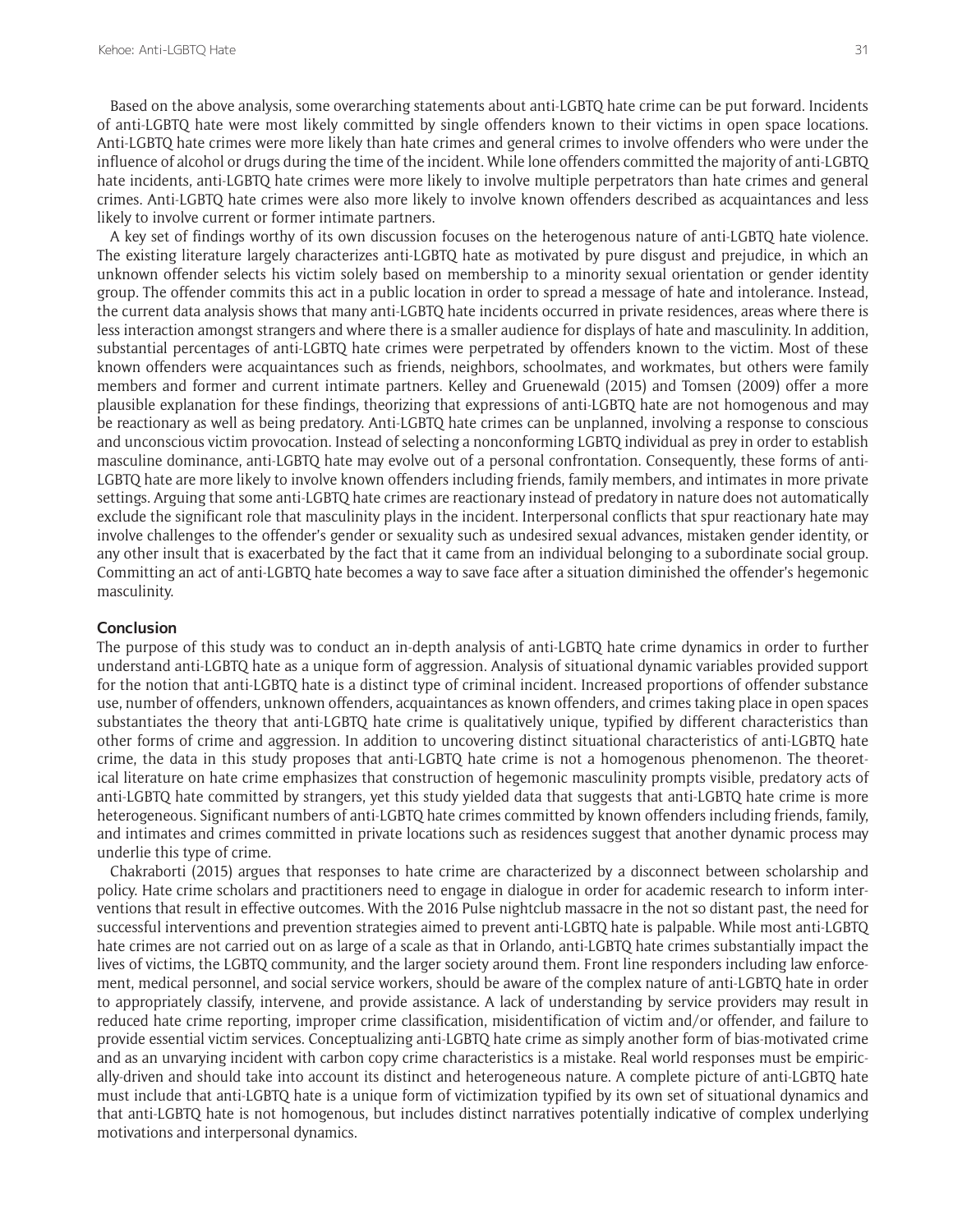#### **Additional File**

The additional file for this article can be found as follows:

• **APPENDIX A.** Dataset Variable Categories. DOI: <https://doi.org/10.33972/jhs.154.s1>

### **Competing Interests**

The author has no competing interests to declare.

## **References**

- **Aronowitz, A. A.** (1994). Germany's xenophobic violence: Criminal justice and social responses. In M. S. Hamm (Ed.), *Hate crime: International perspectives on causes and control* (pp. 37–69). Cincinnati, OH: Anderson.
- **Berk, R. A., Boyd, E. A.,** & **Hamner, K. M.** (1992). Thinking more clearly about hate-motivated crimes. In G. M. Herek & K. T. Berrill (Eds.), *Hate crimes: Confronting violence against lesbians and gay men* (pp. 123–130). Newbury Park, CA: Sage.
- **Bleich, E.** (2008). Responding to racist violence in Europe and the United States. In J. Goodey & K. Aromaa (Eds.), *Hate crime: Papers from the 2006 and 2007 Stockholm Criminology Symposiums* (pp. 9–15). Monsey, NY: Criminal Justice Press.
- **Boswell, J.** (1980). *Christianity, social tolerance, and homosexuality: Gay people in Western Europe from the beginning of the Christian era to the fourteenth century*. Chicago, IL: University of Chicago Press. DOI: [https://doi.org/10.7208/](https://doi.org/10.7208/chicago/9780226067148.001.0001) [chicago/9780226067148.001.0001](https://doi.org/10.7208/chicago/9780226067148.001.0001)
- **Bowling, B.** (1994). Racial harassment in East London. In M. S. Hamm (Ed.), *Hate crime: International perspectives on causes and control* (pp. 1–36). Cincinnati, OH: Anderson.
- **Bufkin, J.** (1999). Bias crime as gendered behavior. *Social Justice*, *26*, 155–170.
- **Bureau of Justice Statistics.** (2009). *National Crime Victimization Survey, 2007*. [Data file]. Ann Arbor, MI: Inter-university Consortium for Political and Social Research. DOI:<https://doi.org/10.3886/ICPSR25141.v1>
- **Bureau of Justice Statistics.** (2010). *National Crime Victimization Survey, 2008*. [Data file]. Ann Arbor, MI: Inter-university Consortium for Political and Social Research. DOI:<https://doi.org/10.3886/ICPSR26382.v1>
- **Bureau of Justice Statistics.** (2011). *National Crime Victimization Survey, 2009*. [Data file]. Ann Arbor, MI: Inter-university Consortium for Political and Social Research. DOI:<https://doi.org/10.3886/ICPSR28543.v1>
- **Bureau of Justice Statistics.** (2012). *National Crime Victimization Survey, 2010*. [Data file]. Ann Arbor, MI: Inter-university Consortium for Political and Social Research. DOI:<https://doi.org/10.3886/ICPSR31202.v1>
- **Bureau of Justice Statistics.** (2013). *National Crime Victimization Survey, 2011*. [Data file]. Ann Arbor, MI: Inter-university Consortium for Political and Social Research. DOI:<https://doi.org/10.3886/ICPSR34061.v1>
- **Bureau of Justice Statistics.** (2014). *National Crime Victimization Survey, 2012*. [Data file]. Ann Arbor, MI: Inter-university Consortium for Political and Social Research. DOI:<https://doi.org/10.3886/ICPSR34650.v1>
- **Bureau of Justice Statistics.** (2015). *National Crime Victimization Survey, 2013*. [Data file]. Ann Arbor, MI: Inter-university Consortium for Political and Social Research. DOI:<https://doi.org/10.3886/ICPSR35164.v1>
- **Bushman, B. J.,** & **Cooper, H. M.** (1990). Effects of alcohol on human aggression: An integrative research review. *Psychological Bulletin*, *107*(3), 341–354. DOI:<https://doi.org/10.1037/0033-2909.107.3.341>
- **Chakraborti, N.,** & **Garland, J.** (2009). *Hate crime: Impact, causes and responses*. Los Angeles, CA: Sage. DOI: [https://doi.](https://doi.org/10.4135/9781446279694) [org/10.4135/9781446279694](https://doi.org/10.4135/9781446279694)
- **Chibbaro, L.** (2019, November 20). FBI report shows increase in anti-LGBT hate crimes. *Washington Blade*. [https://www.](https://www.washingtonblade.com/2019/11/20/fbi-report-shows-increase-in-anti-lgbt-hate-crimes/) [washingtonblade.com/2019/11/20/fbi-report-shows-increase-in-anti-lgbt-hate-crimes/](https://www.washingtonblade.com/2019/11/20/fbi-report-shows-increase-in-anti-lgbt-hate-crimes/)
- **Comstock, G. D.** (1991). *Violence against lesbians and gay men*. New York, NY: Columbia University Press. DOI: [https://doi.](https://doi.org/10.7312/coms94560) [org/10.7312/coms94560](https://doi.org/10.7312/coms94560)
- **Dunbar, E.** (2003). Symbolic, relational, and ideological signifiers of bias-motivated offenders: Toward a strategy of assessment. *American Journal of Orthopsychiatry*, *73*, 203–211. DOI:<https://doi.org/10.1037/0002-9432.73.2.203>
- **Dyck, N.** (1980). Booze, barrooms, and scrapping: Masculinity and violence in a Western Canadian town. *Canadian Journal of Anthropology*, *1*, 191–198.
- **Ehrlich, H. J.** (1990). The ecology of anti-gay violence. *Journal of Interpersonal Violence*, *5*(3), 359–365. DOI: [https://doi.](https://doi.org/10.1177/088626090005003009) [org/10.1177/088626090005003009](https://doi.org/10.1177/088626090005003009)
- **Federal Bureau of Investigation.** (2009). *National Incident-Based Reporting System, 2007*. [Data file]. Ann Arbor, MI: Inter-university Consortium for Political and Social Research. DOI: <https://doi.org/10.3886/ICPSR25341.v1>
- **Federal Bureau of Investigation.** (2009). *Uniform Crime Reporting Program Data: Hate Crime Data, 2007*. [Data file]. Ann Arbor, MI: Inter-university Consortium for Political and Social Research. DOI:<https://doi.org/10.3886/ICPSR25107.v1>
- **Federal Bureau of Investigation.** (2010). National Incident-Based Reporting System, 2008. [Data file]. Ann Arbor, MI: Inter-university Consortium for Political and Social Research. DOI: <https://doi.org/10.3886/ICPSR27741.v1>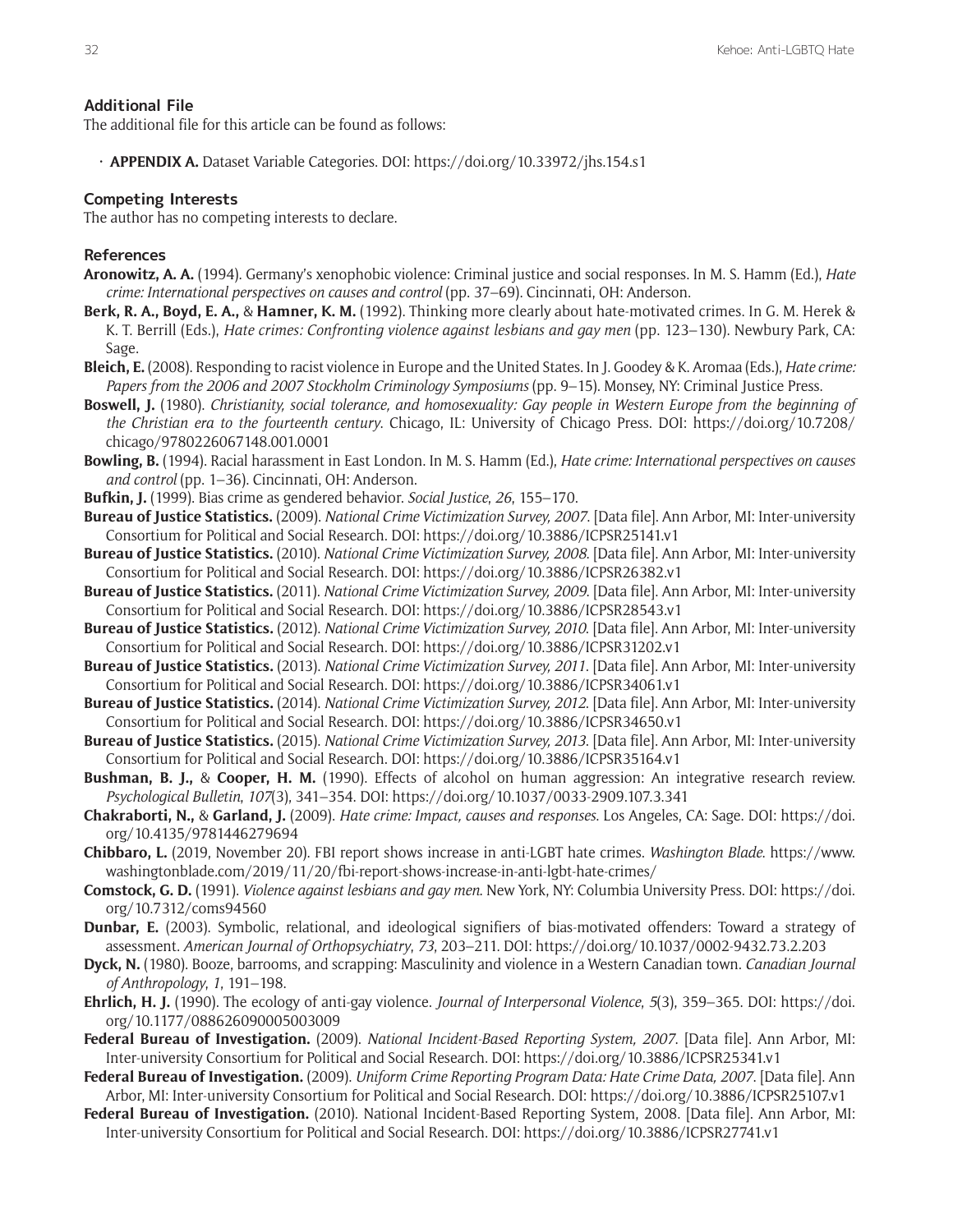- **Federal Bureau of Investigation.** (2010). *Uniform Crime Reporting Program Data: Hate Crime Data, 2008*. [Data file]. Ann Arbor, MI: Inter-university Consortium for Political and Social Research. DOI: <https://doi.org/10.3886/ICPSR27645.v1>
- **Federal Bureau of Investigation.** (2011). National Incident-Based Reporting System, 2009. [Data file]. Ann Arbor, MI: Inter-university Consortium for Political and Social Research. DOI:<https://doi.org/10.3886/ICPSR32562.v1>
- **Federal Bureau of Investigation.** (2011). *Uniform Crime Reporting Program Data: Hate Crime Data, 2009*. [Data file]. Ann Arbor, MI: Inter-university Consortium for Political and Social Research. DOI: <https://doi.org/10.3886/ICPSR30764.v1> **Federal Bureau of Investigation.** (2012). National Incident-Based Reporting System, 2010. [Data file]. Ann Arbor, MI:
- Inter-university Consortium for Political and Social Research. DOI:<https://doi.org/10.3886/ICPSR33601.v1>
- **Federal Bureau of Investigation.** (2012). *Uniform Crime Reporting Program Data: Hate Crime Data, 2010*. [Data file]. Ann Arbor, MI: Inter-university Consortium for Political and Social Research. DOI: <https://doi.org/10.3886/ICPSR33524.v1> **Federal Bureau of Investigation.** (2013). National Incident-Based Reporting System, 2011. [Data file]. Ann Arbor, MI:
- Inter-university Consortium for Political and Social Research. DOI:<https://doi.org/10.3886/ICPSR34603.v1>
- **Federal Bureau of Investigation.** (2013). *Uniform Crime Reporting Program Data: Hate Crime Data, 2011*. [Data file]. Ann Arbor, MI: Inter-university Consortium for Political and Social Research. DOI: <https://doi.org/10.3886/ICPSR34583.v1>
- **Federal Bureau of Investigation.** (2014). National Incident-Based Reporting System, 2012. [Data file]. Ann Arbor, MI: Inter-university Consortium for Political and Social Research. DOI:<https://doi.org/10.3886/ICPSR35036.v1>
- **Federal Bureau of Investigation.** (2014). *Uniform Crime Reporting Program Data: Hate Crime Data, 2012*. [Data file]. Ann Arbor, MI: Inter-university Consortium for Political and Social Research. DOI: <https://doi.org/10.3886/ICPSR35086.v1>
- **Federal Bureau of Investigation.** (2015). National Incident-Based Reporting System, 2013. [Data file]. Ann Arbor, MI: Inter-university Consortium for Political and Social Research. DOI:<https://doi.org/10.3886/ICPSR36121.v2>
- **Federal Bureau of Investigation.** (2015). *Uniform Crime Reporting Program Data: Hate Crime Data, 2013*. [Data file]. Ann Arbor, MI: Inter-university Consortium for Political and Social Research. DOI: <https://doi.org/10.3886/ICPSR36118.v1>
- **Fitzsimons, T.** (2019, November 12). Nearly 1 in 5 hate crimes motivated by anti-LGBTQ bias, FBI finds. *NBC News*. [https://](https://www.nbcnews.com/feature/nbc-out/nearly-1-5-hate-crimes-motivated-anti-lgbtq-bias-fbi-n1080891) [www.nbcnews.com/feature/nbc-out/nearly-1-5-hate-crimes-motivated-anti-lgbtq-bias-fbi-n1080891](https://www.nbcnews.com/feature/nbc-out/nearly-1-5-hate-crimes-motivated-anti-lgbtq-bias-fbi-n1080891)
- **Franklin, K.** (1998). Unassuming motivations: Contextualizing the narratives of antigay assailants. In G. Herek (Ed.), *Stigma and sexual orientation: Understanding prejudice against lesbians, gay men, and bisexuals* (pp. 1–23). Thousand Oaks, CA: Sage. DOI: <https://doi.org/10.4135/9781452243818.n1>
- **Gruenewald, J.,** & **Allison, K.** (2018). Examining differences in bias homicide across victim groups. *Crime & Delinquency*, *64*(3), 316–341. DOI: <https://doi.org/10.1177/0011128717715735>
- **Hamm, M. S.** (1993). *American skinheads*. Westport, CT: Praeger.
- **Herek, G. M.** (1986). On heterosexual masculinity: Some psychical consequences of the social construction of gender and sexuality. *American Behavioral Scientist*, *29*(5), 563–577. DOI: <https://doi.org/10.1177/000276486029005005>
- **Herek, G. M.** (1990). The context of anti-gay violence: Notes on cultural and psychological heterosexism. *Journal of Interpersonal Violence*, *5*(3), 316–333. DOI: <https://doi.org/10.1177/088626090005003006>
- **Herek, G. M.** (2017). Documenting hate crimes in the United States: Some considerations on data sources. *Psychology of Sexual Orientation and Gender Diversity*, *4*(2), 143–151. DOI:<https://doi.org/10.1037/sgd0000227>
- **Kelley, K.,** & **Gruenewald, J.** (2015). Accomplishing masculinity through anti-lesbian, gay, bisexual, and transgender homicide: A comparative case study approach. *Men and Masculinities*, *18*(1), 3–29. DOI: [https://doi.org/10.1177/1097](https://doi.org/10.1177/1097184X14551204) [184X14551204](https://doi.org/10.1177/1097184X14551204)
- **Levin, J.,** & **McDevitt, J.** (1993). *Hate crimes: The rising tide of bigotry and bloodshed*. New York, NY: Plenum Press. DOI: <https://doi.org/10.1007/978-1-4899-6108-2>
- **Mason, G.** (1997). Heterosexed violence: Typicality and ambiguity. In G. Mason & S. Tomsen (Eds.), *Homophobic violence* (pp. 115–136). Sydney, AU: Hawkins Press.
- **Mason, G.** (2005). Being hated: Stranger or familiar? *Social & Legal Studies*, *14*(4), 585–605. DOI: [https://doi.org/10.](https://doi.org/10.1177/0964663905057596) [1177/0964663905057596](https://doi.org/10.1177/0964663905057596)
- **Medoff, M. H.** (1999). Allocation of time and hateful behavior: A theoretical and positive analysis of hate and hate crimes. *American Journal of Economics and Sociology*, *58*(4), 959–973. DOI: [https://doi.org/10.1111/j.1536-7150.1999.](https://doi.org/10.1111/j.1536-7150.1999.tb03403.x) [tb03403.x](https://doi.org/10.1111/j.1536-7150.1999.tb03403.x)
- **Messerschmidt, J. W.** (1993). *Masculinities and crime: Critique and conceptualization of theory*. Lanham, MD: Rowman & Littlefield Publishers.
- **Messerschmidt, J. W.** (2012). *Gender, heterosexuality, and youth violence: The struggle for recognition*. Lanham, MD: Rowman & Littlefield.
- **Messner, S., McHugh, S.,** & **Felson, R.** (2004). Distinctive characteristics of assaults motivated by bias. *Criminology*, *42*, 585–618. DOI: <https://doi.org/10.1111/j.1745-9125.2004.tb00530.x>
- **Moran, L. J.** (2007). 'Invisible minorities': Challenging community and neighbourhood models of policing. *Criminology & Criminal Justice*, *7*(4), 417–441. DOI: <https://doi.org/10.1177/1748895807082065>